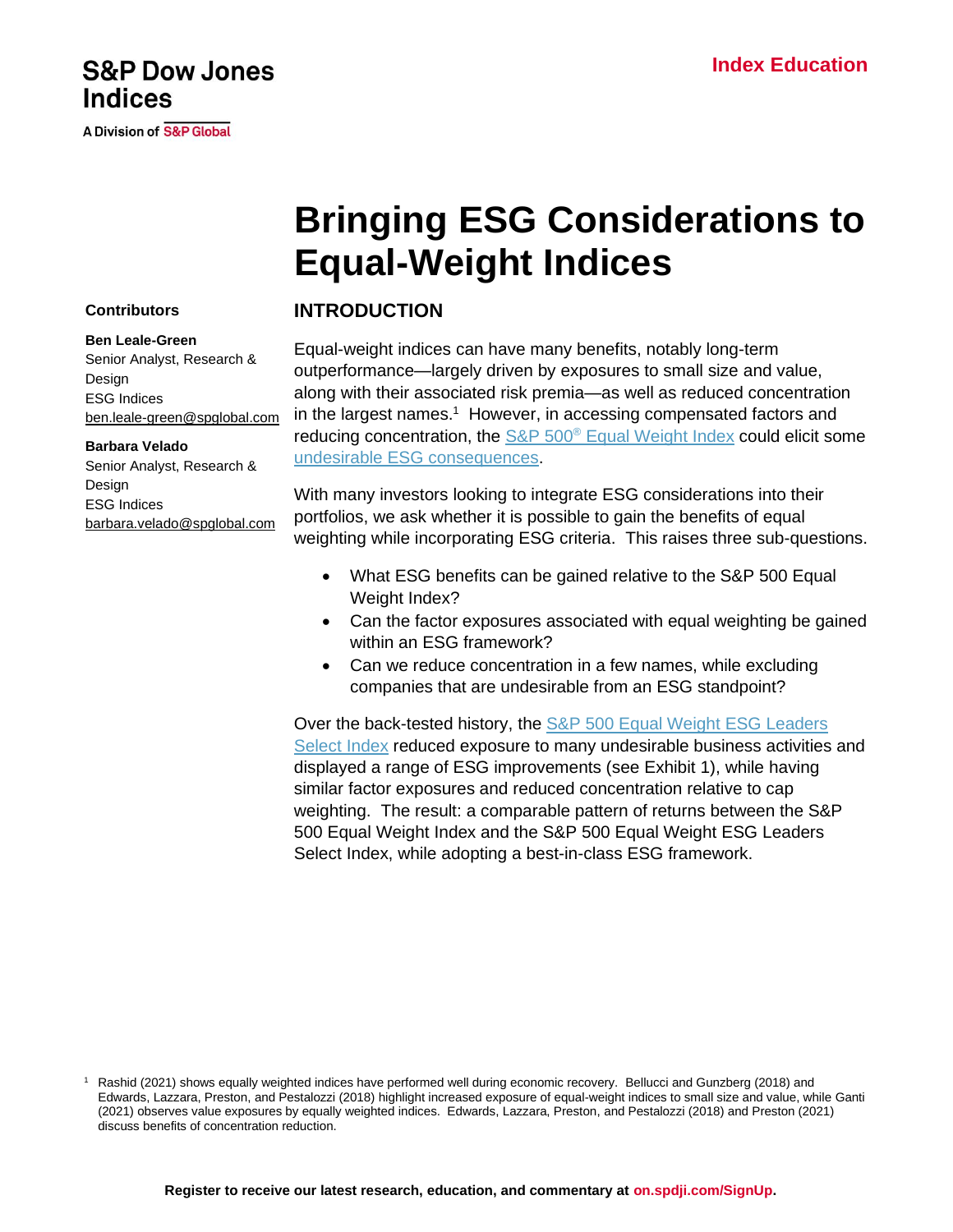### **Exhibit 1: ESG Benefits of the S&P 500 Equal Weight ESG Leaders Select Index**



Source: S&P Dow Jones Indices LLC. Data as of October 2021. Chart is provided for illustrative purposes.

### **INDEX PERFORMANCE AND SECTOR EXPOSURES**

Looking back to 1970, we see strong outperformance from the S&P 500 Equal Weight Index over the [S&P 500](https://www.spglobal.com/spdji/en/indices/equity/sp-500?utm_source=pdf_education) (see Exhibit 2). Given that ESG scoring is a far more recent phenomenon, we do not have history back to 1970 for the S&P 500 Equal Weight ESG Leaders Select Index.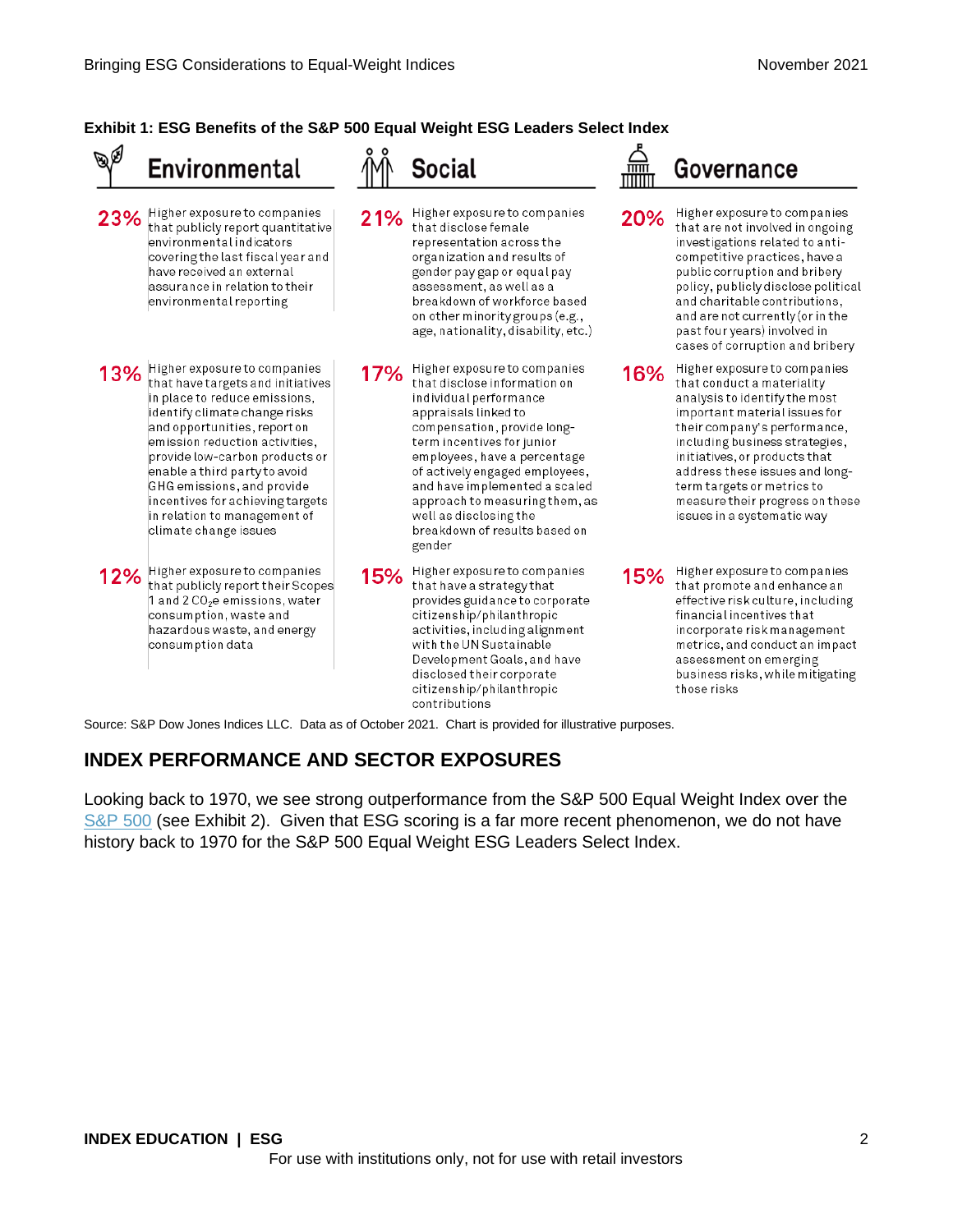*Looking back to 1970, we see strong outperformance from the S&P 500 Equal Weight Index over the S&P 500.*



**Exhibit 2: Long-Term Outperformance of the S&P 500 Equal Weight Index**

Source: S&P Dow Jones Indices LLC. Data from December 1970 to October 2021. Index performance based on monthly total return in USD. Past performance is no guarantee of future results. Chart is provided for illustrative purposes and reflects hypothetical historical performance. Please see the Performance Disclosure at the end of this document for more information regarding the inherent

*The S&P 500 Equal Weight ESG Leaders Select Index had an excess return over the S&P 500 Equal Weight Index.*

How did the S&P 500 Equal Weight ESG Leaders Select Index perform over the back-test period? We see there was an excess return over the S&P 500 Equal Weight Index (see Exhibits 3 and 4), which can be explained by the factor exposures—in particular, small size and the market beta (see Exhibit 11). This happened while maintaining stable sector weights over time, with some small active sector weights from the S&P 500 Equal Weight Index (see Exhibit 5).



limitations associated with back-tested performance.



Source: S&P Dow Jones Indices LLC. Data from April 30, 2010, to Oct. 6, 2021. Index performance based on daily total return in USD. Past performance is no guarantee of future results. Chart is provided for illustrative purposes and reflects hypothetical historical performance. Please see the Performance Disclosure at the end of this document for more information regarding the inherent limitations associated with back-tested performance.

*This can be explained by the factor exposures—in particular, small size and the market beta.*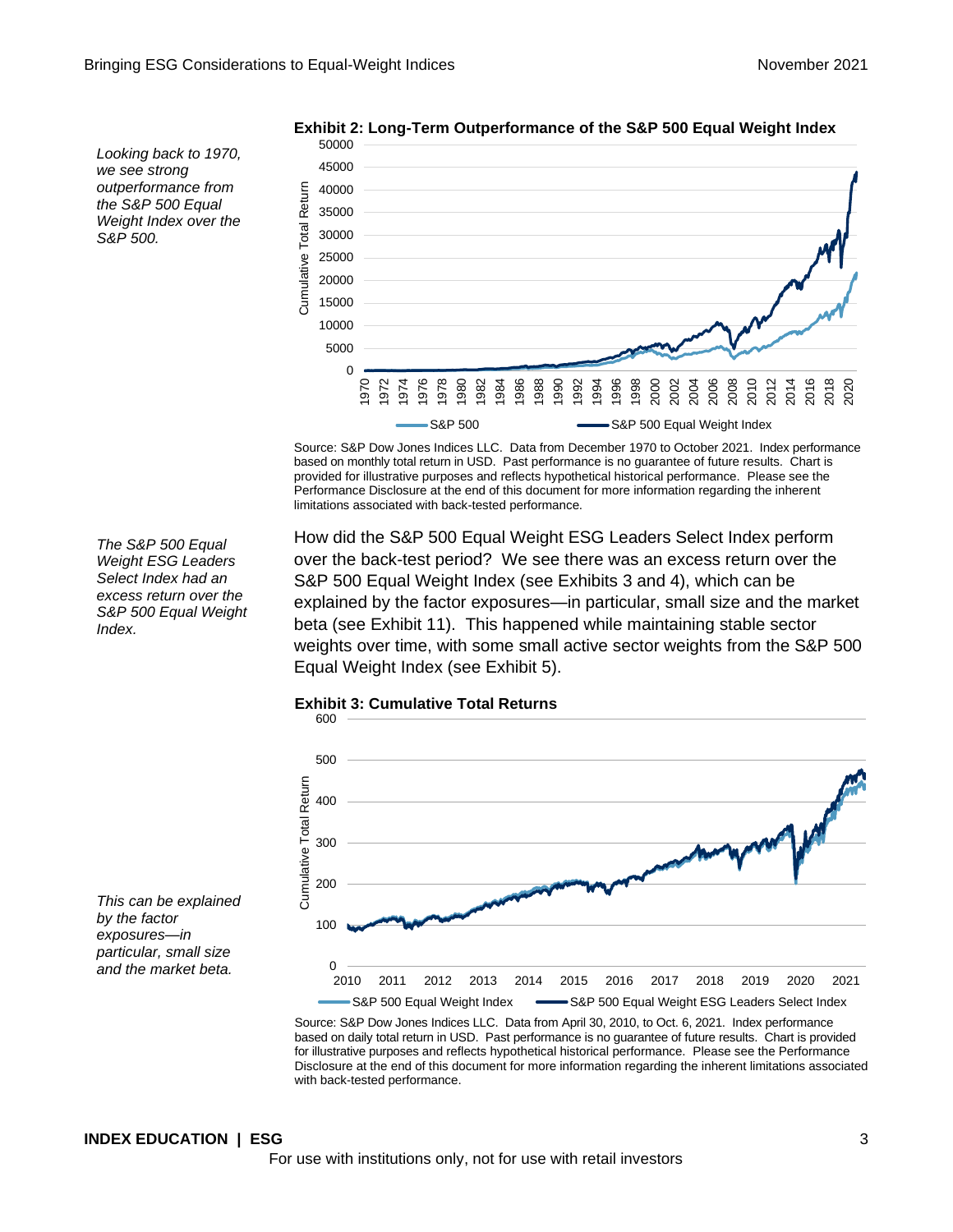| <b>Exhibit 4: Risk and Performance Characteristics</b> |                              |                                      |                   |                                                         |
|--------------------------------------------------------|------------------------------|--------------------------------------|-------------------|---------------------------------------------------------|
| <b>PERIOD</b>                                          | <b>S&amp;P 500</b>           | S&P 500 EQUAL<br><b>WEIGHT INDEX</b> | S&P 500 ESG INDEX | S&P 500 EQUAL WEIGHT ESG<br><b>LEADERS SELECT INDEX</b> |
| RETURN (%)                                             |                              |                                      |                   |                                                         |
| 1-Year                                                 | 30.00                        | 40.87                                | 29.73             | 37.89                                                   |
| 3-Year                                                 | 15.99                        | 14.29                                | 17.37             | 15.89                                                   |
| 5-Year                                                 | 16.90                        | 14.61                                | 17.63             | 15.88                                                   |
| 10-Year                                                | 16.63                        | 16.00                                | 16.89             | 17.06                                                   |
| Since Inception                                        | 14.13                        | 13.52                                | 14.42             | 14.08                                                   |
| <b>EXCESS RETURN (%)</b>                               |                              |                                      |                   |                                                         |
| 1-Year                                                 | $\overline{\phantom{a}}$     | $\blacksquare$                       | $-0.27$           | $-2.98$                                                 |
| 3-Year                                                 | $\blacksquare$               | $\blacksquare$                       | 1.38              | 1.60                                                    |
| 5-Year                                                 | $\blacksquare$               | $\blacksquare$                       | 0.74              | 1.28                                                    |
| 10-Year                                                | ٠                            | $\blacksquare$                       | 0.26              | 1.07                                                    |
| Since Inception                                        | $\blacksquare$               | $\blacksquare$                       | 0.28              | 0.56                                                    |
| <b>VOLATILITY (%)</b>                                  |                              |                                      |                   |                                                         |
| 3-Year                                                 | 18.81                        | 21.87                                | 18.61             | 21.24                                                   |
| 5-Year                                                 | 15.20                        | 17.46                                | 15.06             | 17.15                                                   |
| 10-Year                                                | 13.26                        | 14.94                                | 13.13             | 14.90                                                   |
| Since Inception                                        | 13.88                        | 15.58                                | 13.66             | 15.52                                                   |
| <b>TRACKING ERROR (%)</b>                              |                              |                                      |                   |                                                         |
| 3-Year                                                 | $\blacksquare$               | $\blacksquare$                       | 1.16              | 2.65                                                    |
| 5-Year                                                 | $\qquad \qquad \blacksquare$ | $\overline{\phantom{a}}$             | 1.05              | 2.30                                                    |
| 10-Year                                                | $\blacksquare$               | $\blacksquare$                       | 1.03              | 2.16                                                    |
| Since Inception                                        | $\overline{a}$               |                                      | 1.06              | 2.14                                                    |
| RETURN/VOLATILITY (%)                                  |                              |                                      |                   |                                                         |
| 3-Year                                                 | 0.85                         | 0.65                                 | 0.93              | 0.75                                                    |
| 5-Year                                                 | 1.11                         | 0.84                                 | 1.17              | 0.93                                                    |
| 10-Year                                                | 1.25                         | 1.07                                 | 1.29              | 1.15                                                    |
| Since Inception                                        | 1.02                         | 0.87                                 | 1.06              | 0.91                                                    |
| <b>INFORMATION RATIO (%)</b>                           |                              |                                      |                   |                                                         |
| 3-Year                                                 | -                            |                                      | 1.19              | 0.60                                                    |
| 5-Year                                                 | $\blacksquare$               |                                      | 0.71              | 0.55                                                    |
| 10-Year                                                | -                            |                                      | 0.25              | 0.49                                                    |
| Since Inception                                        |                              |                                      | 0.27              | 0.26                                                    |
| Active Share (%)                                       | $\qquad \qquad \blacksquare$ |                                      | 24.74             | 63.35                                                   |
| <b>Stock Count</b>                                     | 505                          | 505                                  | 312               | 185                                                     |

Source: S&P Dow Jones Indices LLC. Data as of Oct. 6, 2021. All relative figures (excess return, tracking error, information ratio, and active share) have been calculated relative to the underlying index (the S&P 500 is the underlying index for the S&P 500 ESG and the S&P 500 Equal Weight Index is the underlying index for the S&P 500 Equal Weight ESG Leaders Select Index). All figures provided are based on total returns and annualized where appropriate. Past performance is no guarantee of future results. Table is provided for illustrative purposes and reflects hypothetical historical performance. Please see the Performance Disclosure at the end of this document for more information regarding the inherent limitations associated with back-tested performance.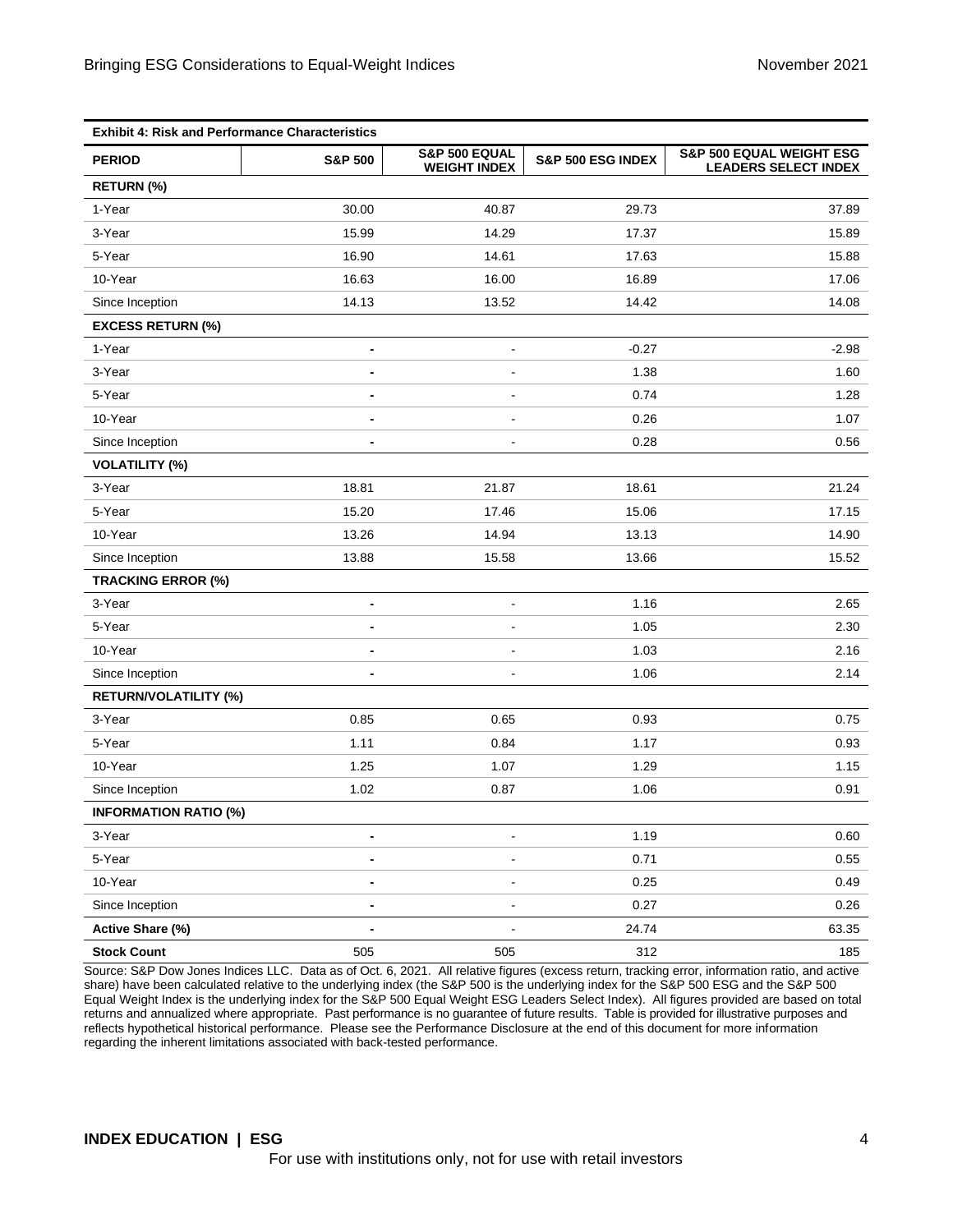

### **Exhibit 5: Sector Exposures of the S&P 500 Equal Weight ESG Leaders Select Index**

### **S&P DJI ESG SCORES**

The S&P DJI ESG Scores are derived from over 22 years of granular sustainability data from the industry-leading ESG assessment, the S&P Global Corporate Sustainability Assessment (CSA). The CSA is an annual evaluation of companies' sustainability practices. A key feature of the CSA is that, through active participation in the assessment, companies can disclose additional details to our analysts beyond what is publicly available. This engagement opportunity and additional granularity enables S&P Global to provide the most holistic and accurate view of a company's sustainability profile; differentiating the S&P DJI ESG Scores from other ESG scores that rely solely on data from public sources. This engagement enables S&P Global to collect 600-1,000 data points per company, which feed into the S&P DJI ESG Scores (see Exhibit 6).



**Exhibit 6: S&P DJI ESG Scores**

Source: S&P Dow Jones Indices LLC. Chart is provided for illustrative purposes.

#### **INDEX EDUCATION | ESG** 5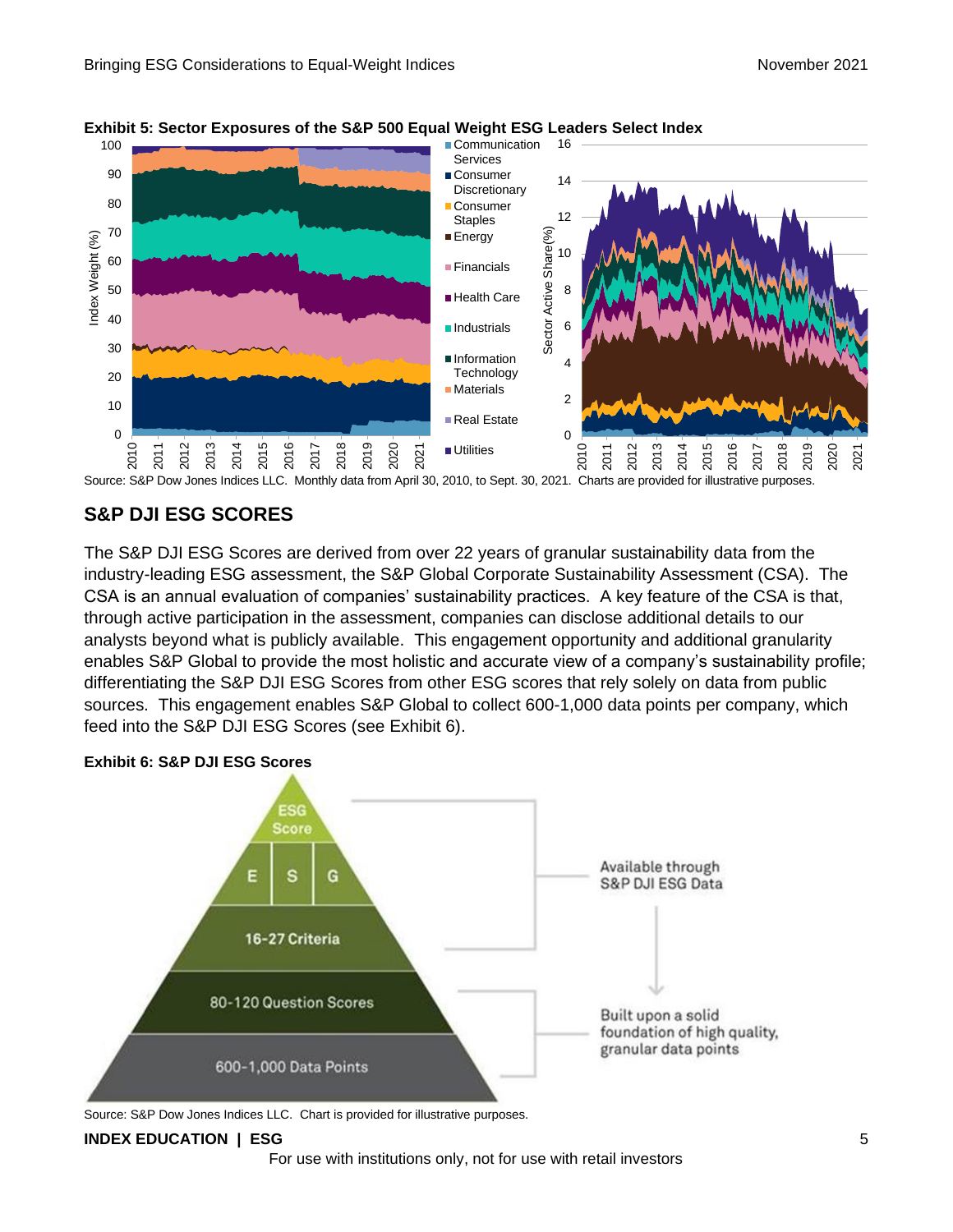*The CSA and the derived S&P DJI ESG Scores are rooted in financial materiality.*

*The CSA's 61 different industry-specifc questionnaires reflect the financially material ESG criteria pertinent to the industry.*

The CSA and the derived S&P DJI ESG Scores are rooted in financial materiality. Industry specificity and industry agnosticism is considered, resulting in 61 different industry-specific questionnaires reflecting the financially material ESG criteria pertinent to the industry. Therefore, companies are assessed according to the sustainability issues that are weighted according to the magnitude and likelihood of their impact on a company's business value drivers. Collecting and scoring data according to these factors ensures that companies have been measured based on the sustainability issues that are most relevant to them. The three examples in Exhibit 7 show how weights assigned to issues in different industries can vary greatly.

#### **Exhibit 7: Financially Material Issues in Select Industries**



Source: S&P Global. Chart is provided for illustrative purposes.

This ESG scoring approach culminates in a score between 0-100, with 100 being the highest possible score.

### **INDEX CONSTRUCTION**

The S&P 500 Equal Weight ESG Leaders Select Index brings together the benefits of equal-weight indices with the power of the S&P DJI ESG Scores. The index rebalances annually after the close of the last business day of April and is reweighted quarterly to reduce the possibility of weights drifting too far from equality.<sup>2</sup>

The index makes the following exclusions.

#### **INDEX EDUCATION | ESG** 6

For use with institutions only, not for use with retail investors

*Collecting and scoring data according to these factors ensures that companies have been measured based on the sustainability issues that are most relevant to them.*

<sup>&</sup>lt;sup>2</sup> Please refer to th[e S&P Equal Weight ESG Leaders Select Indices Methodology](https://www.spglobal.com/spdji/en/documents/methodologies/methodology-sp-ew-esg-leaders-select-indices.pdf?utm_source=pdf_education) for more information on the S&P 500 Equal Weight ESG Leaders Select Index.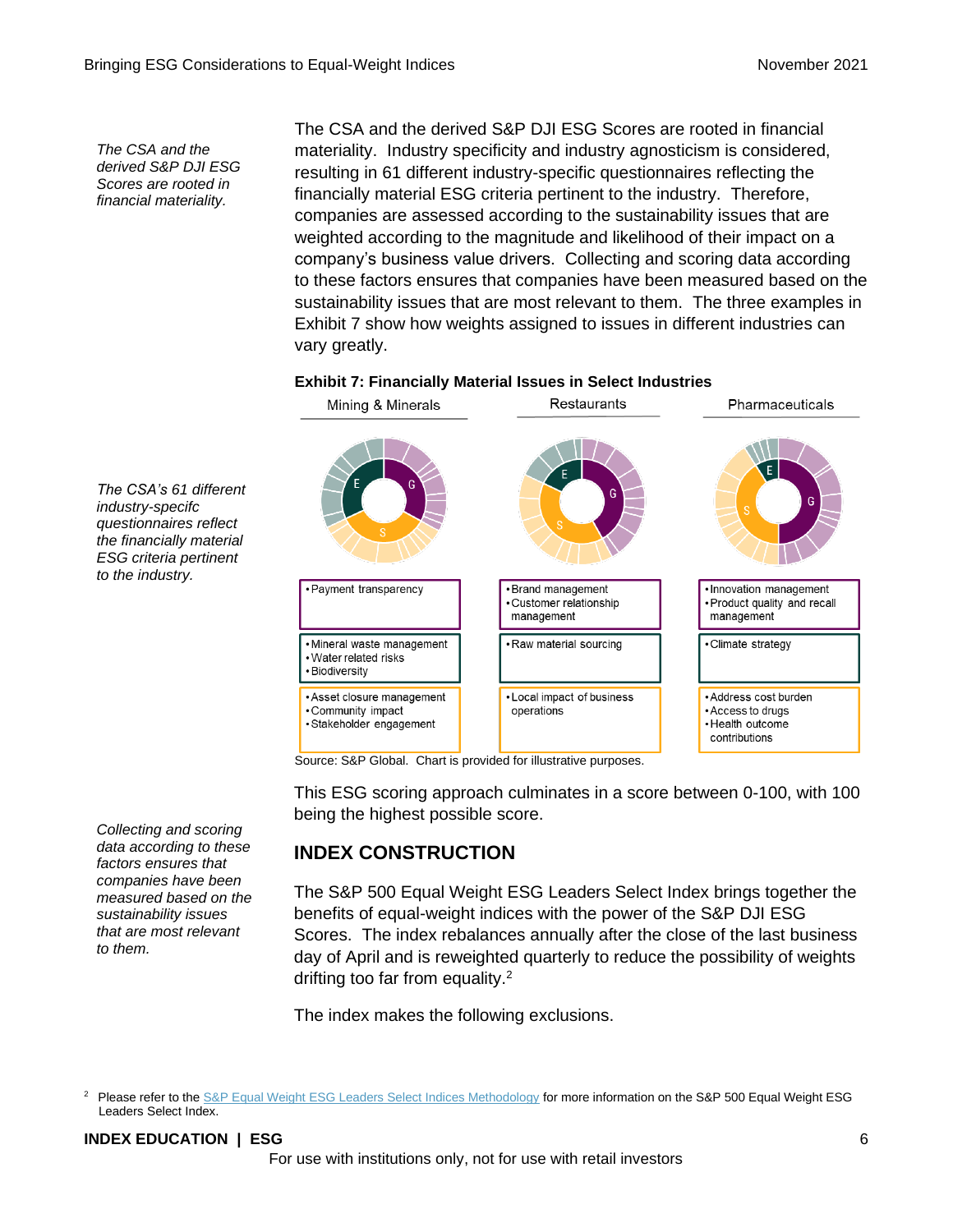*The index excludes the following companies: those with low UNGC scores, those involved in business activities considered detrimental from a sustainability perspective…*

*…those involved in controversies based on the S&P MSA, and those that have an S&P DJI ESG Score that is in the bottom 25% within their GICS industry group.*

- Companies are excluded that have a UN Global Compact (UNGC) score that is in the bottom 5% of scores in the eligible universe.<sup>3,4</sup>
- Companies are excluded if they are involved in specific business activities considered detrimental from a sustainability perspective. 5
- Companies are excluded if they are involved in controversies based on the S&P Global Media and Stakeholder Analysis (MSA). The MSA monitors controversies related to economic crime and corruption, fraud, illegal commercial practices, human rights issues, labor disputes, workplace safety, catastrophic accidents, and environmental disasters. If a company is removed due to an MSA case, as determined by the S&P DJI Index Committee, it is not eligible to be included again for a full calendar year.
- Companies are excluded that have an S&P DJI ESG Score that is in the bottom 25% of scores within their GICS® industry group in the [S&P Global LargeMidCap](https://www.spglobal.com/spdji/en/indices/equity/sp-global-largemidcap?utm_source=pdf_education) and [S&P Global 1200.](https://www.spglobal.com/spdji/en/indices/equity/sp-global-1200?utm_source=pdf_education)

Once exclusions are applied:

- Companies within each GICS industry group are ranked in decreasing order of their S&P DJI ESG Score; and
- Within each GICS industry group, companies are selected for inclusion from the top down, targeting 40% of the number of constituents of the S&P 500 Equal Weight Index (or a total of 200 names).

Index constituents are then equally weighted at each annual rebalance and reweighted quarterly.

*Index constituents are equally weighted at each annual rebalance and reweighted quarterly.*

<sup>3</sup> The UN Global Compact, which was established in 2000, commits it signatories—companies and nations from around the world—to abide by principles related to human rights, labor, the environment, and anti-corruption. For more information, se[e www.unglobalcompact.org.](http://www.unglobalcompact.org/)

<sup>4</sup> Calculated by Arabesque.

<sup>5</sup> Please see full list of exclusions in the Appendix.

### **INDEX EDUCATION | ESG** 7

For use with institutions only, not for use with retail investors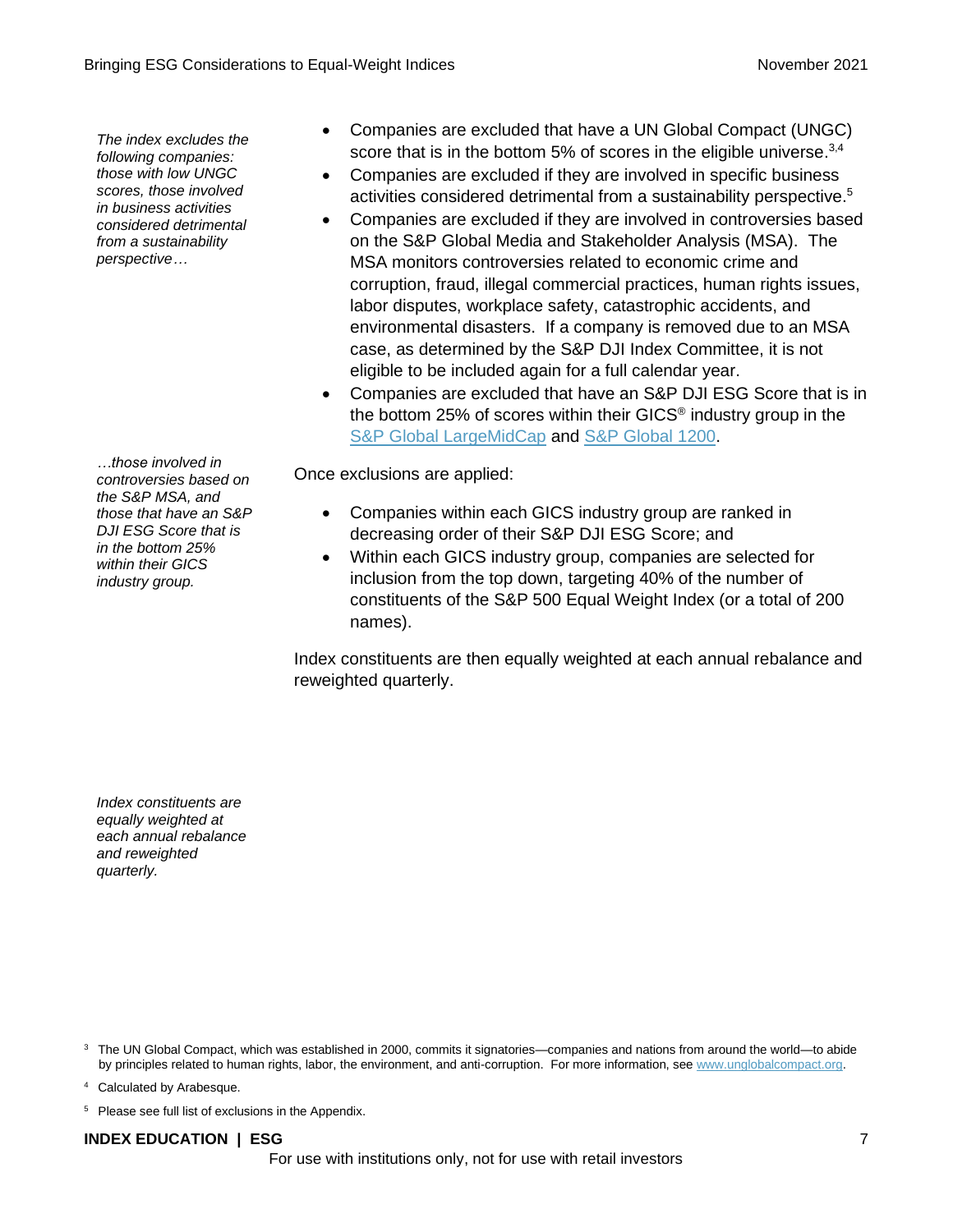#### **Exhibit 8: The S&P 500 Equal Weight ESG Leaders Select Index Methodology Summary**

**Objective: To target 40% of the number of constituents within each GICS industry group of the S&P 500 Equal Weight Index, using the S&P DJI ESG Score.**

#### **Step 1:**

Exclude companies exposed to undesirable business activities, with a low UNGC score, or involved in controversies.

#### **Step 2:**

Exclude companies with S&P DJI ESG Scores in the bottom 25% of their GICS industry group globally.

#### **Step 3:**

Within the S&P 500 Equal Weight Index, sort the remaining companies by their S&P DJI ESG Scores within each GICS industry group.

#### **Step 4:**

Starting from the company with the highest S&P DJI ESG Score, select companies for inclusion from the top down, targeting 40% of the number of constituents within each GICS industry group (or a total of 200).



#### **Step 5:**

Equally weight companies.

Source: S&P Dow Jones Indices LLC. Chart is provided for illustrative purposes.

As of March 31, 2021, 185 constituents were included in the S&P 500 Equal Weight ESG Leaders Select Index, totaling 62.5% of the benchmark's index weight.

| Exhibit 9: Reasons for Exclusion from the S&P 500 Equal Weight ESG Leaders Select Index |                             |                                          |  |
|-----------------------------------------------------------------------------------------|-----------------------------|------------------------------------------|--|
| <b>REASON FOR EXCLUSION</b>                                                             | <b>NUMBER OF EXCLUSIONS</b> | WEIGHT IN S&P 500 EQUAL WEIGHT INDEX (%) |  |
| Not Part of the Top 40% of Industry Group<br>Constituent Count                          | 187                         | 36.96                                    |  |
| Exclusions Due to Business Activities                                                   | 151                         | 29.72                                    |  |
| S&P DJI ESG Score in Bottom 25% of<br>Industry Group Globally                           | 45                          | 8.92                                     |  |
| Company Not Covered                                                                     | 4                           | 0.82                                     |  |
| Not Eligible Due to MSA Case                                                            | 3                           | 0.59                                     |  |
| Low UNGC Score                                                                          | 2                           | 0.34                                     |  |

Source: S&P Dow Jones Indices LLC. Data as of March 31, 2021. Table is provided for illustrative purposes.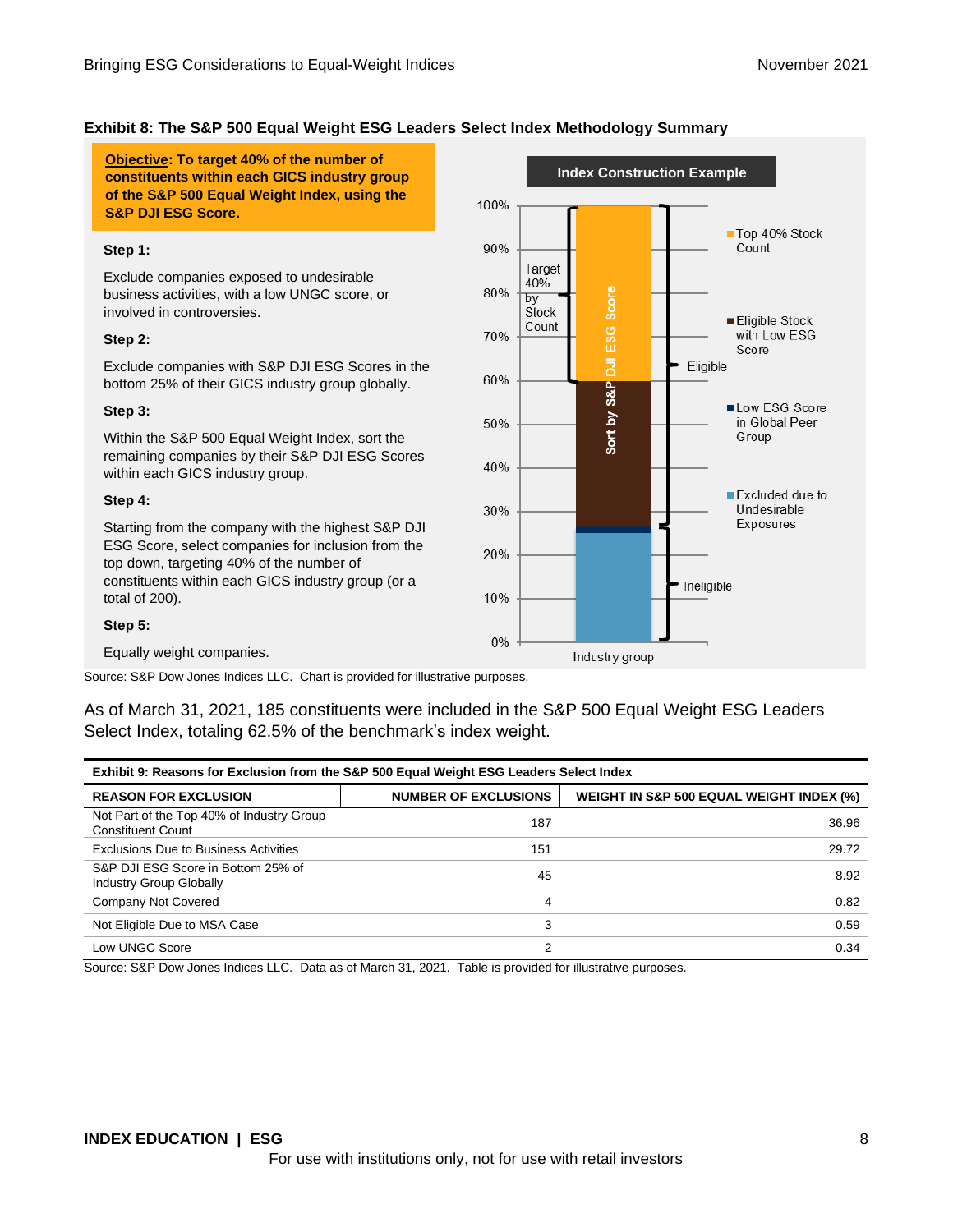### **ESG IMPROVEMENTS**

From an ESG standpoint, there were large improvements in both the S&P DJI ESG Score and carbon intensity $6$  at the index level, meaning the stocks selected for inclusion in the S&P 500 Equal Weight ESG Leaders Select Index simultaneously achieved a stronger ESG profile and lower carbon footprint (see Exhibit 10).



*There were large improvements in both the S&P DJI ESG Score and carbon intensity at the index level.*

*We see higher exposure to companies with carbon reduction targets, gender and equal pay assessment, and reporting of material issues for company performance.*

Source: S&P Dow Jones Indices LLC. Data as of Oct. 1, 2021. Charts are provided for illustrative purposes.

When digging further, we see substantial enhancements in granular metrics such as higher exposure to companies with carbon reduction targets, gender and equal pay assessment, and reporting of material issues for company performance (see Exhibit 1).

### **FACTOR EXPOSURES**

To identify factor exposures, we ran an attribution model (as specified in Appendix 2) to determine the sources of return to six factors: market beta, small size, value, momentum, low volatility, and quality,<sup>7</sup> using monthly data from April 30, 2010, to Aug. 31, 2021 (see Exhibit 11).

 $6$  We define carbon intensity as Scope 1 + Scope 2 + Scope 3 emissions/enterprise value including cash (EVIC).

 $7$  We use the market, risk-free rate, size, and value factor exposures from the Fama-French three factor model, momentum from the Carhart model, and the AQR low volatility and quality factors. These can be seen in Appendix 2 and the factor returns come from the Kenneth French Data Library (French, Data Library, 2021) and the AQR Data Sets Library (AQR, 2021).

### **INDEX EDUCATION | ESG** 9

For use with institutions only, not for use with retail investors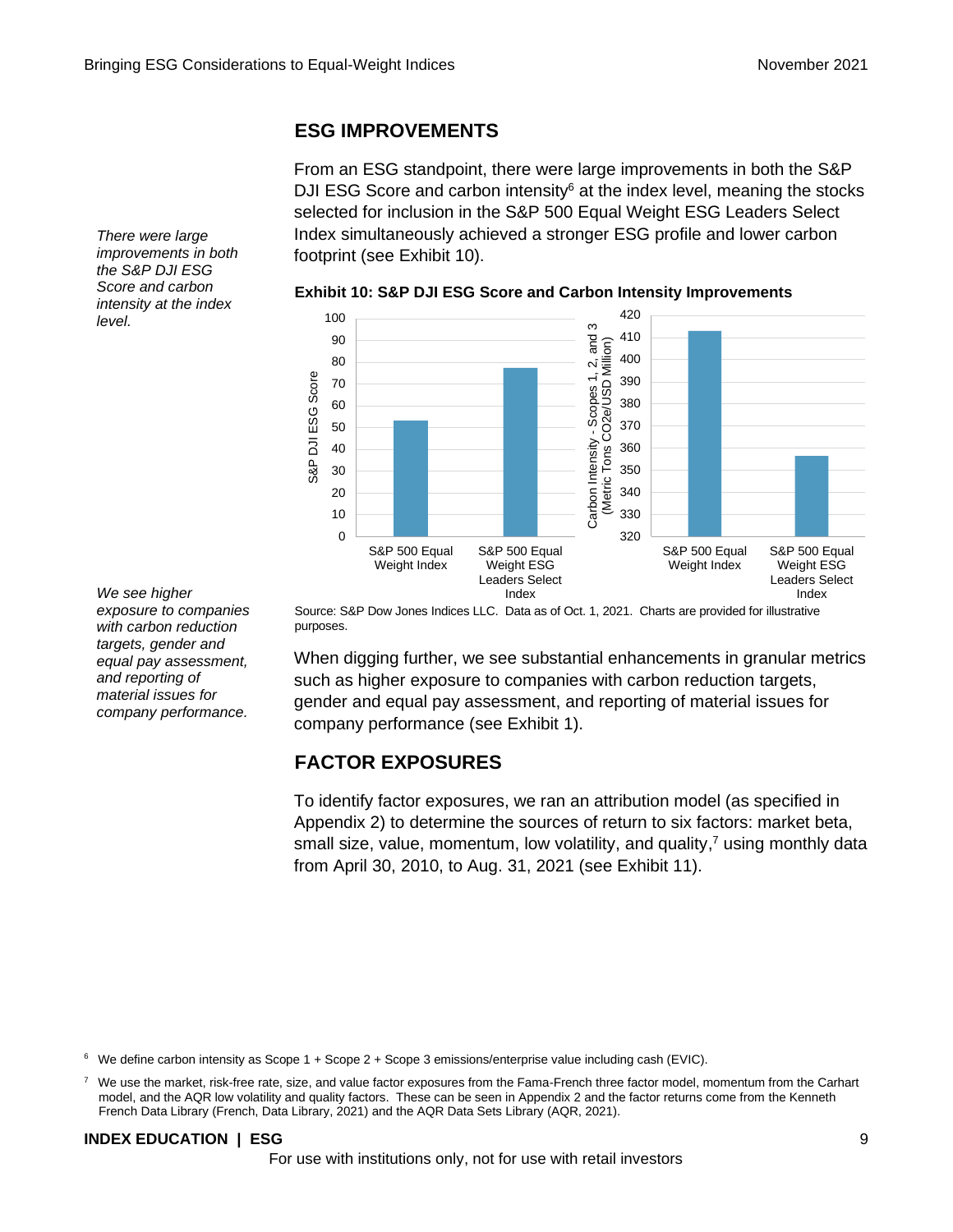

**Exhibit 11: Equal Weighting ESG Had Similar Factor Exposures** 0.2

Source: S&P Dow Jones Indices LLC. Monthly data from May 2010 to August 2021. The data including levels of significance behind this chart can be seen in Appendix 3. To aid visualization, we present "Excess Beta," which is the beta coefficient minus 1. Past performance is no guarantee of future results. Chart is provided for illustrative purposes and reflects hypothetical historical performance. Please see the Performance Disclosure at the end of this document for more information regarding the inherent limitations associated with back-tested performance.

We observe that the S&P 500 Equal Weight ESG Leaders Select Index had similar factor exposures to the S&P 500 Equal Weight Index. As expected, we see higher exposures to small size and value relative to the S&P 500 and S&P 500 ESG Index, along with "anti-momentum."<sup>8</sup>

When comparing the two equally weighted variants, the only significantly different (p<0.01) factor exposure between the S&P 500 Equal Weight Index and S&P 500 Equal Weight ESG Leaders Select Index was small size, of which there was slightly less exposure to smaller names within the ESG variation (see Appendix 2). There was, however, still significantly more small size exposure than in either the S&P 500 or S&P 500 ESG Index, thus still gaining this small size benefit.

Our [U.S. Equal Weight Sector Dashboard](https://www.spglobal.com/spdji/en/documents/performance-reports/dashboard-us-equal-weight-sector-2021-10.pdf?utm_source=pdf_education) has a beautifully simple chart, showing the 12-month rolling excess return between the S&P 500 Equal Weight Index and S&P 500. This illustrates when equally weighted indices outperform, which mostly appears to be determined by its factor, rather than sector, exposures.<sup>9</sup> If the S&P 500 Equal Weight ESG Leaders Select Index can replicate the desired properties of equal-weight indices, we would expect to see a similar pattern of excess return against their market-capweighted peers—an observation proved true in practice.

#### **INDEX EDUCATION | ESG** 10

For use with institutions only, not for use with retail investors

*There was slightly less exposure to smaller names within the ESG variation, but still enough to gain the small size benefit.*

*The S&P 500 Equal Weight ESG Leaders Select Index had similar factor exposures to the S&P 500 Equal Weight* 

*Index.*

*When equally weighted indices outperform, it mostly appears to be determined by its factor, rather than sector, exposures.*

<sup>&</sup>lt;sup>8</sup> Edwards, Lazzara, Preston, and Pestalozzi (2018) show "anti-momentum" of equally weighted indices, due to the index construction. Previous winners and losers receive the same weight—different from momentum strategies, where strategies often buy winners and sell losers. Ganti (2021) shows further evidence.

<sup>9</sup> Edwards, Lazzara, Preston, and Pestalozzi (2018) show outperformance is largely driven by equally weighting within sectors, rather than sector deviations.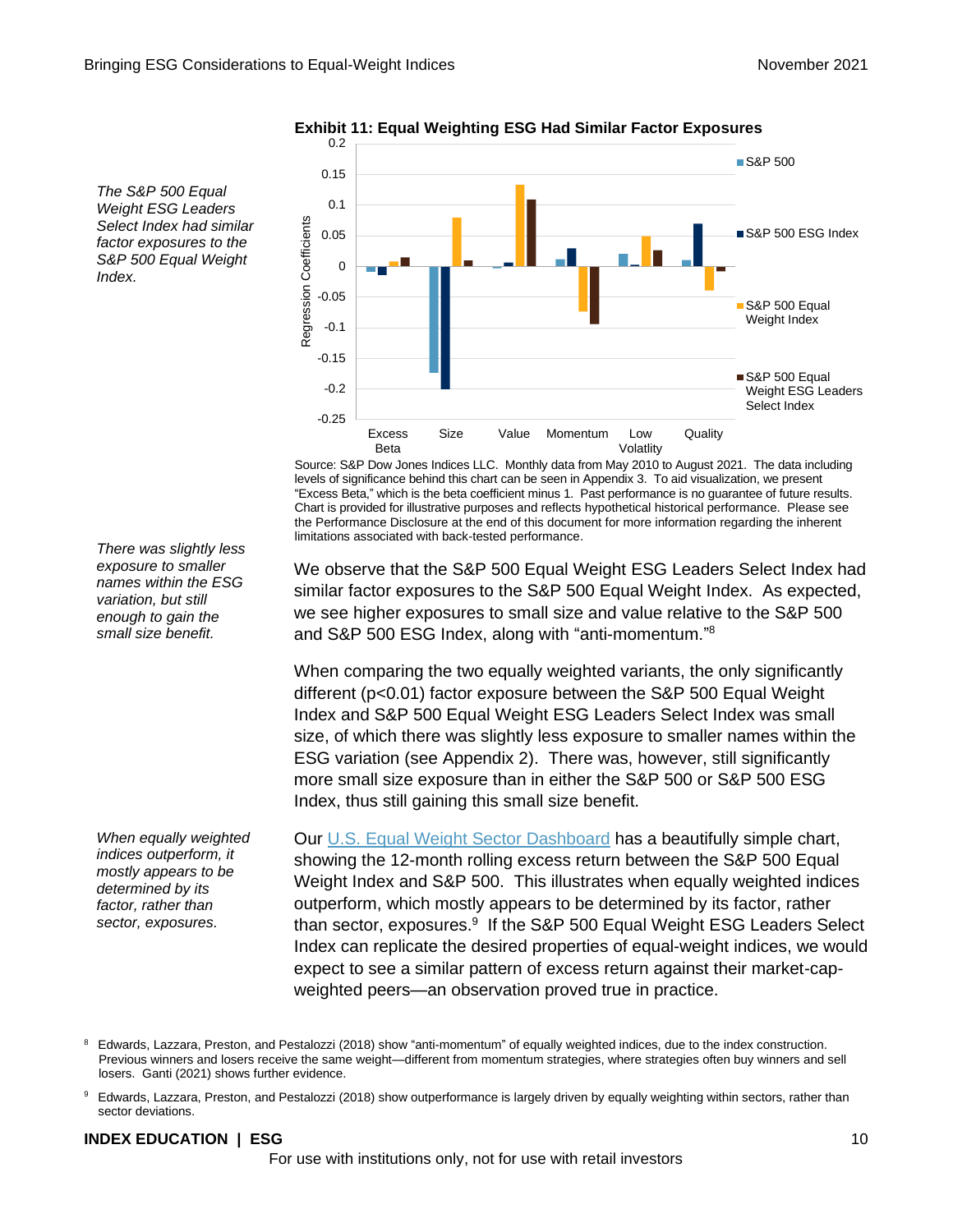*We see strong similarities in the pattern of excess return of equally weighted indices against their cap-weighted counterparts.*

As we can assess the excess return either relative to the S&P 500 (U.S. large-cap stocks) or the S&P 500 ESG Index (ESG-compliant U.S. largecap stocks),<sup>10</sup> we provide the rolling 12-month excess return of both vanilla and ESG equally weighted indices against both vanilla and ESG capweighted indices. We see strong similarities in the pattern of excess return (see Exhibit 12) of equally weighted indices against their cap-weighted counterparts—perhaps unsurprising, given the similarity in factor exposures (see Exhibit 11).

**Exhibit 12: 12-Month Rolling Excess Return of Equally Weighted Minus Cap-Weighted Indices**



Source: S&P Dow Jones Indices LLC. Data from April 28, 2011, to Oct. 6, 2021. Index performance based on daily total return in USD. Past performance is no guarantee of future results. Charts are provided for illustrative purposes and reflect hypothetical historical performance. Please see the Performance Disclosure at the end of this document for more information regarding the inherent limitations associated with back-tested performance.

### **S&P DJI ESG SCORES AND SIZE EXPOSURE**

While the S&P 500 Equal Weight ESG Leaders Select Index showed significantly more exposure to small size than the market-cap-weighted index, it had less small size exposure relative to the vanilla S&P 500 Equal Weight Index. Why does this occur?

Large companies tend to achieve higher S&P DJI ESG Scores, a phenomenon generally observed with ESG scores.<sup>11</sup> This lean toward

<sup>10</sup> For more information, see ["S&P 500 ESG Index: Defining the Sustainable Core"](https://www.spglobal.com/spdji/en/education/article/the-sp-500-esg-index-defining-the-sustainable-core/?utm_source=pdf_education) or Appendix 3.

#### **INDEX EDUCATION | ESG** 11

*This is perhaps unsurprising, given the similarity in factor exposures.*

*While the index showed more exposure to small size than the marketcap weighted version, it had less small size exposure relative to the S&P 500 Equal Weight Index.*

<sup>11</sup> Drempetic, S., Klein, C., and Zwergel, B. (2019). The Influence of Firm Size on the ESG Score: Corporate Sustainability Ratings Under Review. Journal of Business Ethics.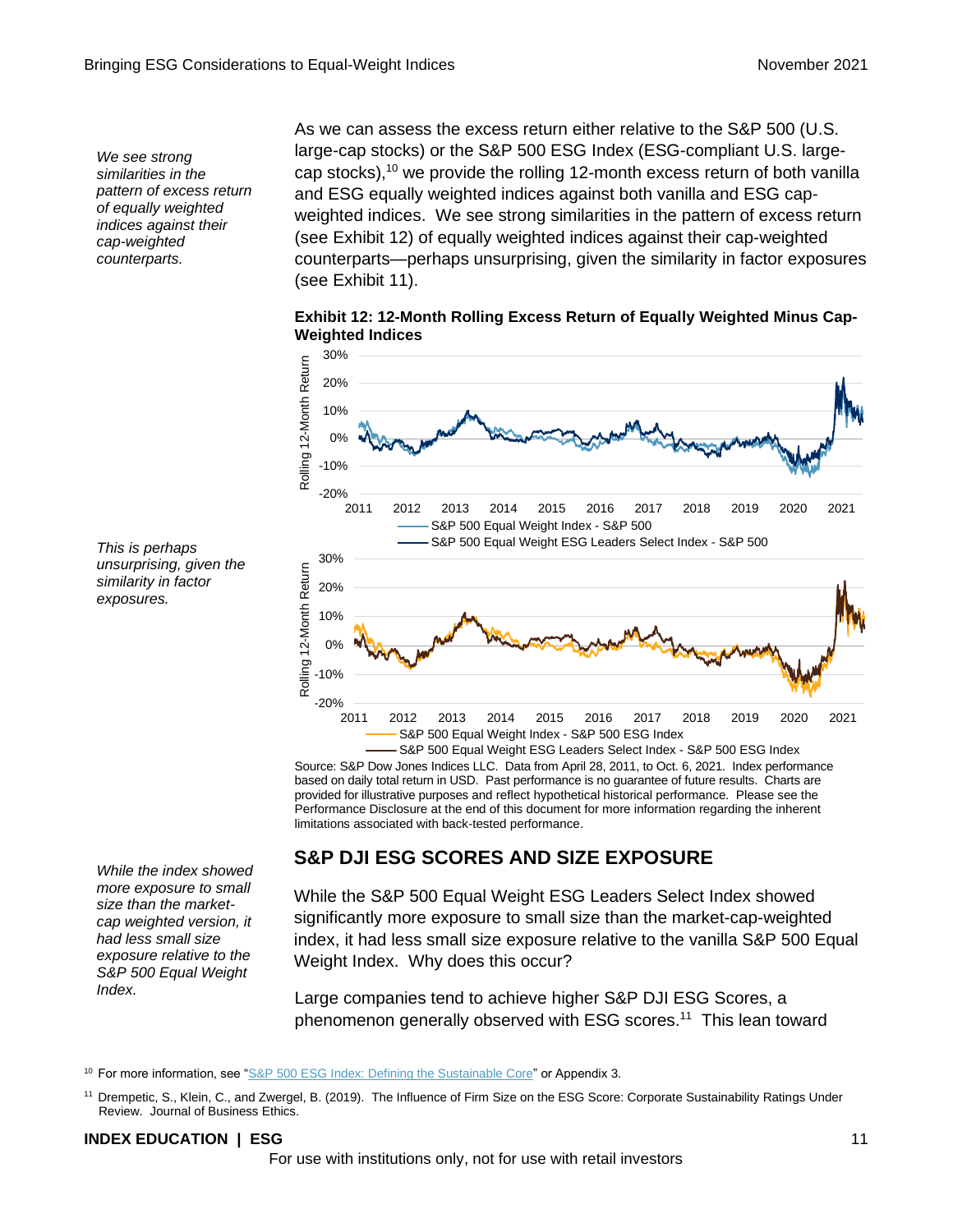*Large companies tend to achieve higher S&P DJI ESG Scores, a phenomenon generally observed with ESG scores.*

*This lean toward larger companies within S&P DJI ESG Scores is statistically significant and persistent.*

larger companies within S&P DJI ESG Scores<sup>12</sup> is statistically significant (p<0.01 across all time periods tested in Exhibit 12) and persistent. We can show this (see Exhibit 13) by breaking down the S&P 500 universe into size quintiles, from smallest to largest, and taking the average S&P DJI ESG Score of each quintile. We see a trend toward large companies scoring more highly than small companies, which is true over multiple time periods.

As a result of the size exposure present within S&P DJI ESG Scores, applying them within the S&P 500 Equal Weight ESG Leaders Select Index ultimately leads to a slight tilt toward companies with larger market cap than what has been historically exhibited in the S&P 500 Equal Weight Index. There is, however, much more information in the S&P DJI ESG Score than size, which only explains 6%-10% of score variance, leaving much of the scores to be determined by the sustainability of companies, rather than their size.



**Exhibit 13: Mean S&P DJI ESG Score of Size Quintiles within the S&P 500**

Source: S&P Dow Jones Indices LLC. Data from April 1, 2014, to April 1, 2021. Chart is provided for illustrative purposes.

*This leads to a slight tilt toward companies with larger market cap than what has been historically exhibited in the S&P 500 Equal Weight Index.*

 $12$  Size is defined as the standardized natural logarithm of the market cap. The market cap is as of the first business day in April of the relevant year the S&P DJI ESG Score would be effective.

### **INDEX EDUCATION | ESG** 12

For use with institutions only, not for use with retail investors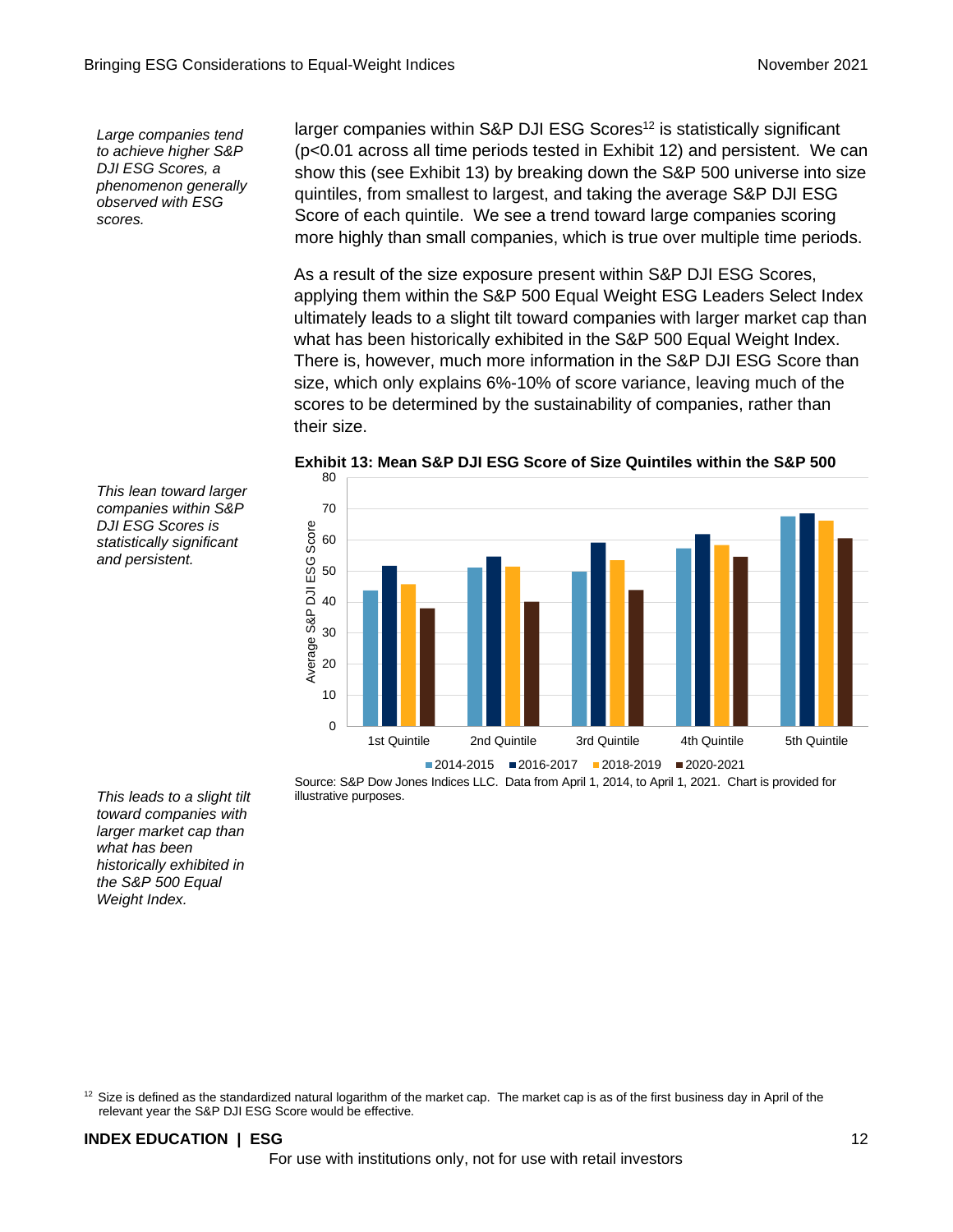### **CONCENTRATION REDUCTION**

Asset pricing theory teaches us that stock-specific risk can be reduced through diversification in order to reduce portfolio level volatility. Concentration risks can occur within the S&P 500, where market-cap weights tend to be heavily skewed to the right—a common characteristic across markets. By equally weighting, the concentration in a handful of names is reduced significantly. While the S&P 500 Equal Weight ESG Leaders Select Index does not see quite such low weight in the top five holdings as the S&P 500 Equal Weight Index due to the lower stock count, it is still vastly improved compared with the S&P 500 or S&P 500 ESG Index (see Exhibit 14).





Source: S&P Dow Jones Indices LLC. Monthly data from April 30, 2021, to Sept. 30, 2021. Chart is provided for illustrative purposes.

### **CONCLUSION**

The S&P 500 Equal Weight ESG Leaders Select Index is a best-in-class ESG index that has largely maintained the desirable characteristics of equal-weight indices—size and value exposure—versus market-cap weighting, with a healthy dose of concentration reduction. We saw large ESG improvements, as measured by S&P DJI ESG Scores, as well as improvements in carbon footprint and many more granular ESG key performance indicators.

*Concentration risks can occur within the S&P 500, where market-cap weights tend to be heavily skewed to the right.*

*Asset pricing theory teaches us that stockspecific risk can be reduced through diversification.*

*By equally weighting, the concentration in a handful of names is reduced significantly.*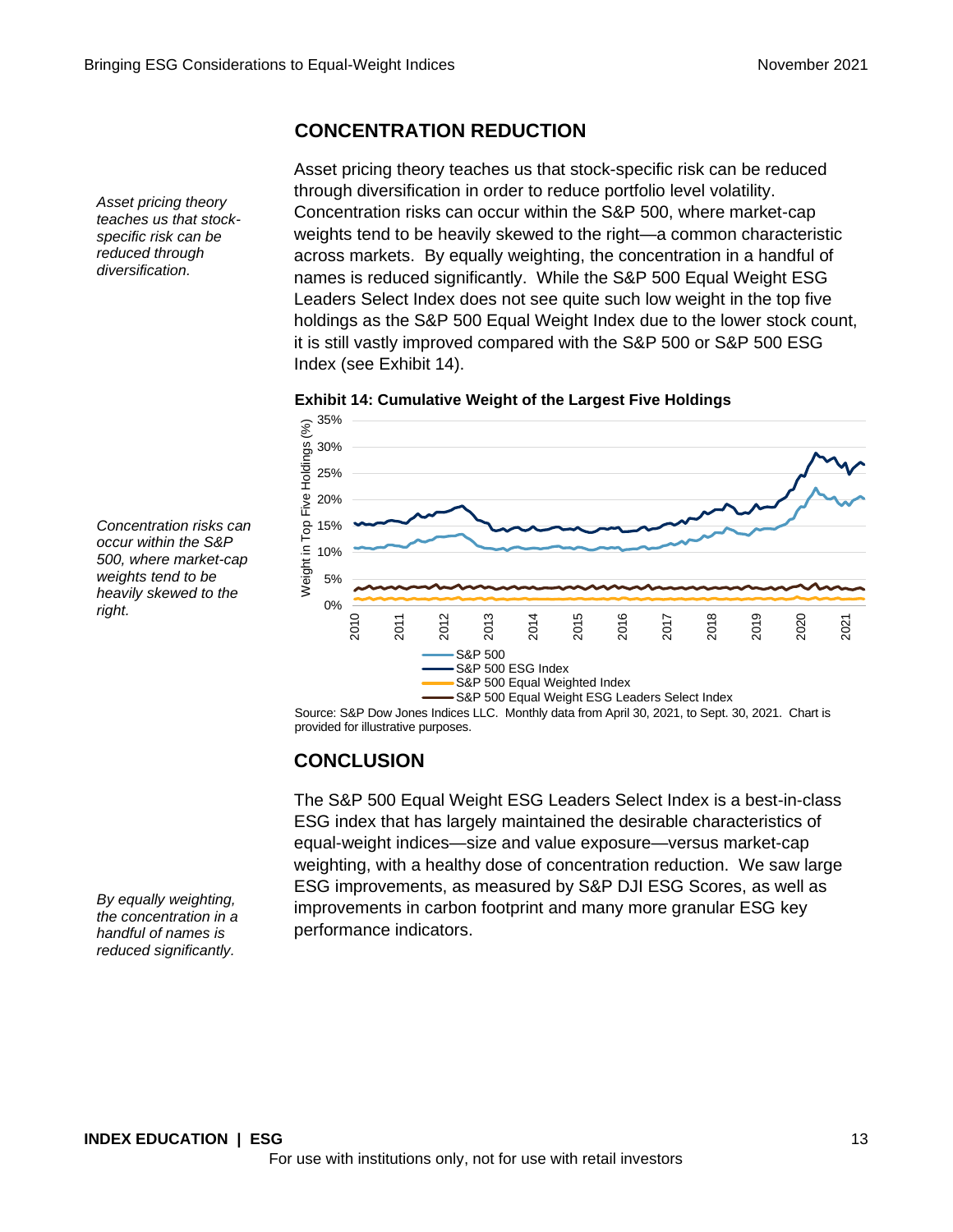### **REFERENCES**

- AQR. (2021). *Data Sets*. Retrieved from <https://www.aqr.com/Insights/Datasets>
- Asness, C., Frazzini, A., and Pedersen, L. (2013). Quality Minus Junk. *Alternative Investment Analysis Review*.
- Bellucci, L., and Gunzberg, J. (2018). *Equal-Weight Indexing: One-Stop Shopping for Size and Style.* S&P Dow Jones Indices. Retrieved from [https://www.spglobal.com/spdji/en/documents/education/education-equal-weight-indexing.pdf](https://www.spglobal.com/spdji/en/documents/education/education-equal-weight-indexing.pdf?utm_source=pdf_education)
- Carhart, M. (1997). On Persistence in Mutual Fund Performance. *The Journal of Finance*, 57-82.
- Drempetic, S., Klein, C., and Zwergel, B. (2019). *The Influence of Firm Size on the ESG Score: Corporate Sustainability Ratings Under Review.* Journal of Business Ethics.
- Edwards, T., Lazzara, C., Preston, H., and Pestalozzi, O. (2018). *Outperformance in Equal Weight Indices.* S&P Dow Jones Indices. Retrieved from [https://www.spglobal.com/spdji/en/documents/research/research-outperformance-in-equal-weight](https://www.spglobal.com/spdji/en/documents/research/research-outperformance-in-equal-weight-indices.pdf?utm_source=pdf_education)[indices.pdf](https://www.spglobal.com/spdji/en/documents/research/research-outperformance-in-equal-weight-indices.pdf?utm_source=pdf_education)
- Frazzini, A., and Pedersen, L. (2014). Betting Against Beta. *Journal of Financial Economics*.
- French, K. (2021). *Data Library*. Retrieved from [https://mba.tuck.dartmouth.edu/pages/faculty/ken.french/data\\_library.html](https://mba.tuck.dartmouth.edu/pages/faculty/ken.french/data_library.html)
- French, K., and Fama, E. (1992). The Cross-Section of Expected Stock Returns. *The Journal of Finance*, 427-465.
- French, K., and Fama, E. (2013). A Five-Factor Asset Pricing Model. *SSRN*.
- Ganti, A. (2021). *Mean Reversion and Momentum.* S&P Dow Jones Indices. Retrieved from [https://www.indexologyblog.com/2021/05/11/mean-reversion-and-momentum/](https://www.indexologyblog.com/2021/05/11/mean-reversion-and-momentum/?utm_source=pdf_education)
- Ganti, A. (2021). *Valuing Equal Weight.* S&P Dow Jones Indices. Retrieved from [https://www.indexologyblog.com/2021/06/15/valuing-equal-weight/](https://www.indexologyblog.com/2021/06/15/valuing-equal-weight/?utm_source=pdf_education)
- Leale-Green, B. (2019). *Understanding the ESG Consequences of Factor-Based Investing: Part 1.* S&P Dow Jones Indices. Retrieved from [https://www.indexologyblog.com/2019/07/08/unintended-esg](https://www.indexologyblog.com/2019/07/08/unintended-esg-consequences-of-the-sp-factor-indices-part-1/?utm_source=pdf_education)[consequences-of-the-sp-factor-indices-part-1/](https://www.indexologyblog.com/2019/07/08/unintended-esg-consequences-of-the-sp-factor-indices-part-1/?utm_source=pdf_education)
- Preston, H. (2021). *The Case for Equal Weight Indexing.* S&P Dow Jones Indices. Retrieved from [https://www.indexologyblog.com/2021/01/27/the-case-for-equal-weight-indexing/](https://www.indexologyblog.com/2021/01/27/the-case-for-equal-weight-indexing/?utm_source=pdf_education)
- Rashid, H. (2021). *Equal Weight Indexing during Economic Recovery.* S&P Dow Jones Indices. Retrieved from [https://www.indexologyblog.com/2021/05/10/equal-weight-indexing-during-economic-recovery/](https://www.indexologyblog.com/2021/05/10/equal-weight-indexing-during-economic-recovery/?utm_source=pdf_education)
- Steadman, R., Perrone, D., Dorn, M., Heslin, R., and Naqvi, M. (2021). *The S&P 500 ESG Index: Defining the Sustainable Core.* S&P Dow Jones Indices. Retrieved from [https://www.spglobal.com/spdji/en/documents/education/education-sp-500-esg-index-defining-the](https://www.spglobal.com/spdji/en/documents/education/education-sp-500-esg-index-defining-the-sustainable-core.pdf?utm_source=pdf_education)[sustainable-core.pdf](https://www.spglobal.com/spdji/en/documents/education/education-sp-500-esg-index-defining-the-sustainable-core.pdf?utm_source=pdf_education)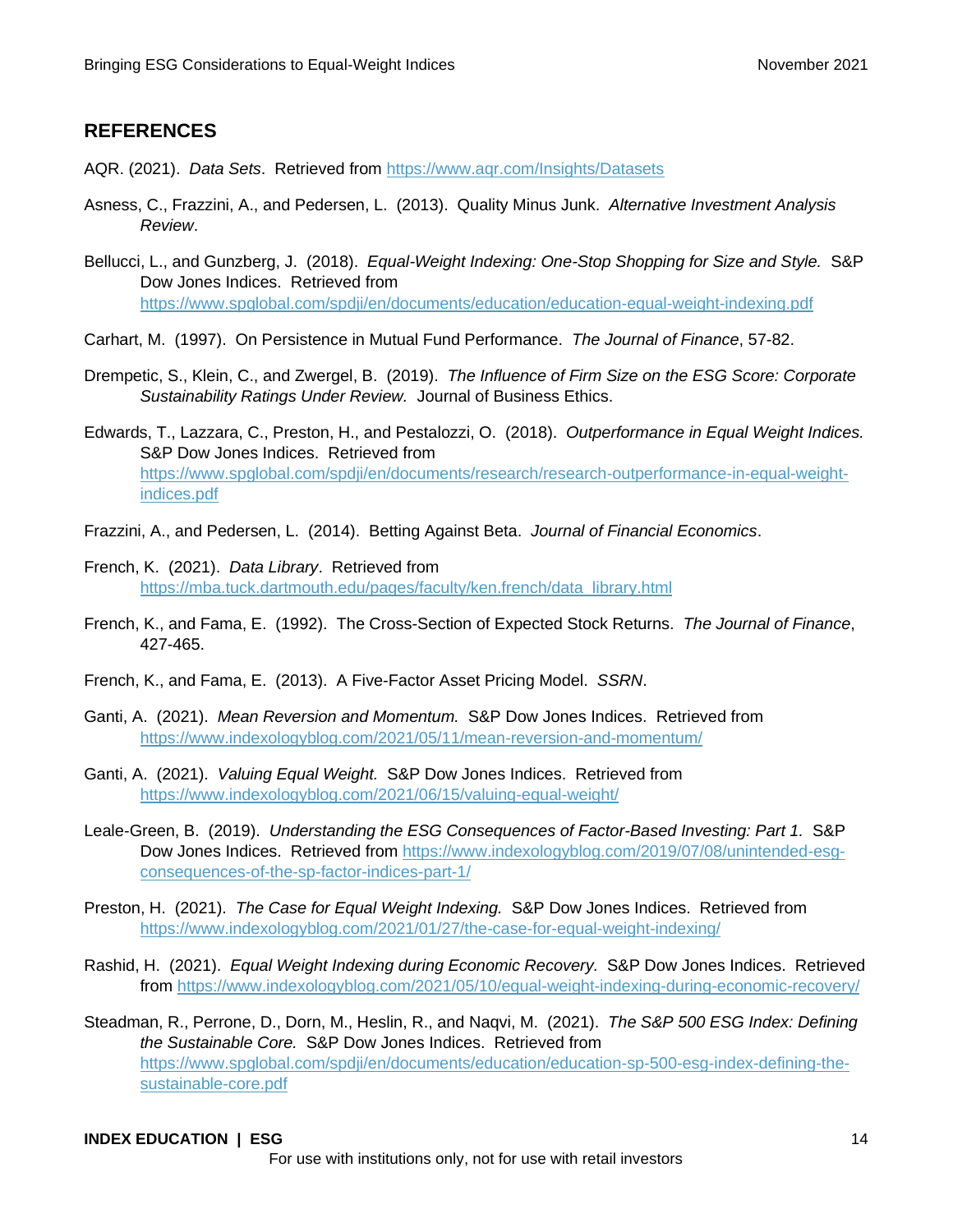### **APPENDICES**

### **Appendix 1: Exclusions**

| Exhibit 15: S&P Equal Weight ESG Leaders Select Indices Exclusions <sup>13</sup> |                                                      |  |  |
|----------------------------------------------------------------------------------|------------------------------------------------------|--|--|
| Arctic Oil & Gas Exploration                                                     | Pesticides                                           |  |  |
| Alcoholic Beverages                                                              | <b>Riot Control</b>                                  |  |  |
| Cannabis                                                                         | <b>Shale Energy</b>                                  |  |  |
| <b>Controversial Weapons</b>                                                     | Small Arms                                           |  |  |
| <b>Genetically Modified Plants &amp; Seeds</b>                                   | <b>Thermal Coal</b>                                  |  |  |
| Gambling                                                                         | Tobacco                                              |  |  |
| <b>Military Contracting</b>                                                      | Low UNGC Score                                       |  |  |
| <b>Nuclear Power</b>                                                             | Media & Stakeholder Analysis (MSA) Case              |  |  |
| Oil & Gas                                                                        | Bottom 25% Industry Group S&P DJI ESG Score          |  |  |
| Oil Sands                                                                        | Oil & Gas Storage & Transportation GICS Sub-Industry |  |  |
| Palm Oil                                                                         |                                                      |  |  |

Source: S&P Dow Jones Indices LLC. Table is provided for illustrative purposes

| Exhibit 16: Reasons for Exclusion from the S&P 500 Equal Weight ESG Leaders Select Index |                             |                                                               |  |  |
|------------------------------------------------------------------------------------------|-----------------------------|---------------------------------------------------------------|--|--|
| <b>REASON FOR EXCLUSION</b>                                                              | <b>NUMBER OF EXCLUSIONS</b> | <b>WEIGHT IN S&amp;P 500 EQUAL</b><br><b>WEIGHT INDEX (%)</b> |  |  |
| Not Part of the Top 40% of Industry Group Constituent Count                              | 187                         | 36.96                                                         |  |  |
| S&P DJI ESG Score in Bottom 25% of Industry Group Globally                               | 45                          | 8.92                                                          |  |  |
| Involved in Oil & Gas                                                                    | 45                          | 8.59                                                          |  |  |
| Involved in Military Contracting                                                         | 21                          | 4.27                                                          |  |  |
| Involved in Thermal Coal                                                                 | 17                          | 3.49                                                          |  |  |
| Involved in Controversial Weapons                                                        | 12                          | 2.46                                                          |  |  |
| Involved in Nuclear Power                                                                | 12                          | 2.49                                                          |  |  |
| Involved in Tobacco Products                                                             | 11                          | 2.20                                                          |  |  |
| Involved in Shale Energy                                                                 | 10                          | 1.78                                                          |  |  |
| Involved in Alcoholic Beverages                                                          | 7                           | 1.41                                                          |  |  |
| Involved in Gambling                                                                     | 5                           | 0.88                                                          |  |  |
| Company Not Covered                                                                      | 4                           | 0.82                                                          |  |  |
| Not Eligible Due to MSA Case                                                             | 3                           | 0.59                                                          |  |  |
| Involved in Oil & Gas Transportation and Storage                                         | 3                           | 0.58                                                          |  |  |
| Low UNGC Score                                                                           | $\overline{2}$              | 0.34                                                          |  |  |
| Involved in Cannabis                                                                     | $\overline{2}$              | 0.39                                                          |  |  |
| Involved in Pesticides                                                                   | $\overline{2}$              | 0.40                                                          |  |  |
| Involved in Genetically Modified Plants & Seeds                                          | 1                           | 0.20                                                          |  |  |
| Involved in Oil Sands                                                                    | 1                           | 0.18                                                          |  |  |
| Involved in Palm Oil                                                                     | 1                           | 0.21                                                          |  |  |
| Involved in Riot Control Weapons                                                         | 1                           | 0.21                                                          |  |  |
| Involved in Arctic Oil & Gas Exploration                                                 | $\mathbf 0$                 | 0.00                                                          |  |  |
| <b>Involved in Small Arms</b>                                                            | $\mathbf 0$                 | 0.00                                                          |  |  |

Source: S&P Dow Jones Indices LLC. Data as of March 31, 2021. Table is provided for illustrative purposes. Constituents may be flagged according to multiple exclusion criteria; sums and weights may exceed totals.

<sup>13</sup> For more information on exclusions, including business activities' revenue and ownership thresholds, please see the S&P Equal Weight [ESG Leaders Select Indices Methodology.](https://www.spglobal.com/spdji/en/documents/methodologies/methodology-sp-ew-esg-leaders-select-indices.pdf?utm_source=pdf_education)

### **INDEX EDUCATION | ESG** 15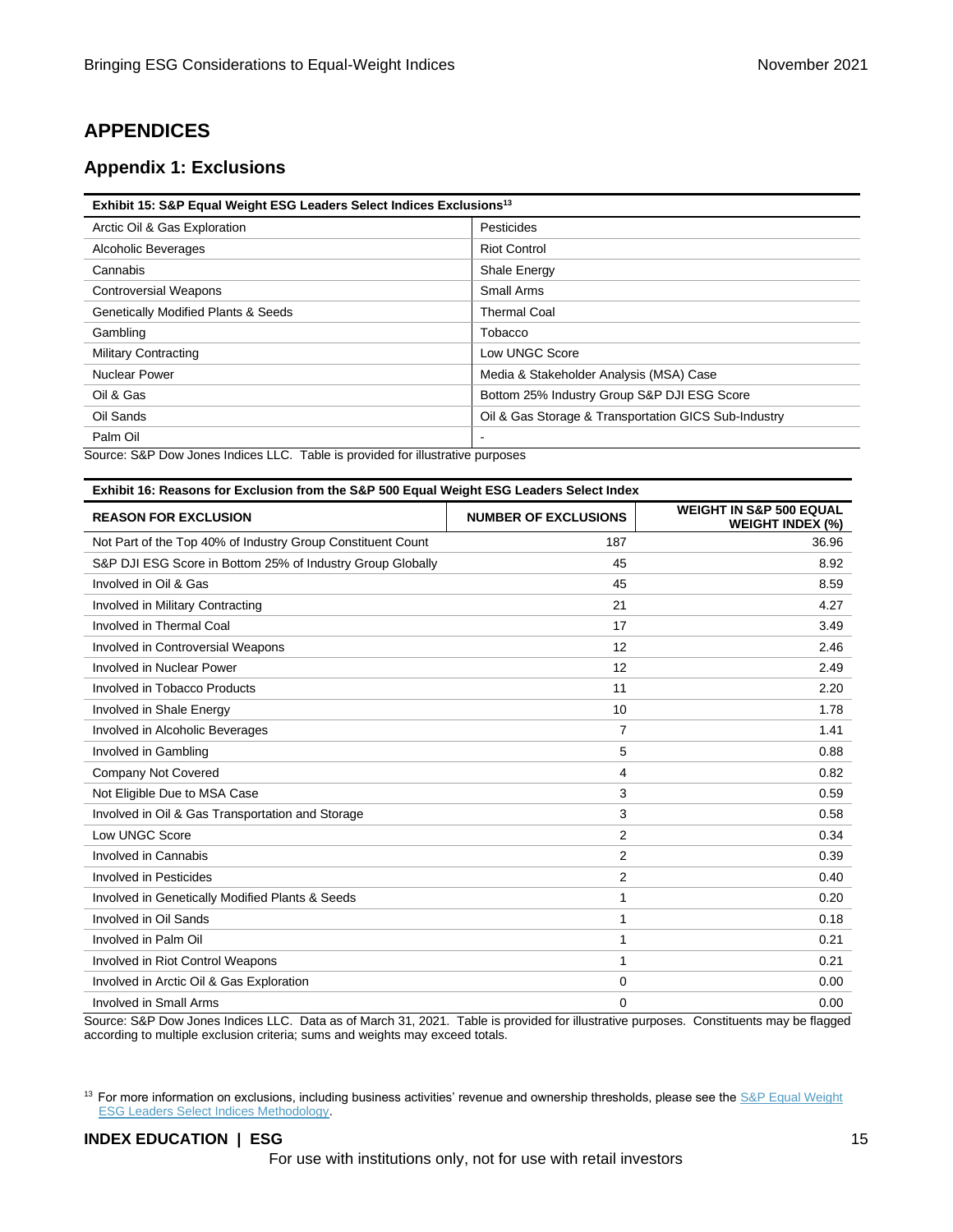| <b>Exhibit 17: Factor Sources</b> |                        |                             |  |
|-----------------------------------|------------------------|-----------------------------|--|
| <b>FACTOR</b>                     | <b>FACTOR EXPOSURE</b> | <b>SOURCE</b>               |  |
| Market                            | Market                 | Kenneth French Data Library |  |
| HML (High Minus Low)              | Value                  | Kenneth French Data Library |  |
| SMB (Small Minus Big)             | Size                   | Kenneth French Data Library |  |
| <b>WML (Winners Minus Losers)</b> | Momentum               | Kenneth French Data Library |  |
| QMJ (Quality Minus Junk)          | Quality                | <b>AQR Factor Library</b>   |  |
| <b>BAB (Betting Against Beta)</b> | Low Volatilitv         | <b>AQR Factor Library</b>   |  |

Source: Kenneth French Data Library, AQR Factor Library. Table is provided for illustrative purposes.

The attribution model is specified as:

$$
r_{it} - r_{ft} = \alpha_{it} + \beta_{im}(r_{mt} - r_{ft}) + \beta_{is}SMB_t + \beta_{ih}HML_t + \beta_{iw}WML_t + \beta_{iq}QMI_t + \beta_{ib}BAB_t + \varepsilon_{it}
$$

Where  $r_{it} - r_{ft}$  is the excess return over the risk-free rate for index i at time t,  $\alpha_{it}$  is alpha,  $\beta_{im}(r_{mt}-r_{ft})$  is the index sensitivity to the market minus the risk-free rate,  $\beta_{is}SMB_t$  is the index sensitivity to the small size factor,  $\beta_{ih}HML_t$  is the index sensitivity to the value factor,  $\beta_{iw}WML_t$  is the index sensitivity to the momentum factor,  $\beta_{iQ} Q M J_t$  is the index sensitivity to the quality factor,  $\beta_{iB}BAB_t$ is the index sensitivity to the low volatility factor, and  $\varepsilon_{it}$  is the model error.

| <b>Exhibit 18: Factor Regression Model Output Using Fama-French Market Factor</b>                                                                                        |                    |                              |                                                 |                                                     |
|--------------------------------------------------------------------------------------------------------------------------------------------------------------------------|--------------------|------------------------------|-------------------------------------------------|-----------------------------------------------------|
| <b>DATA POINT</b>                                                                                                                                                        | <b>S&amp;P 500</b> | <b>S&amp;P 500 ESG INDEX</b> | <b>S&amp;P 500 EQUAL</b><br><b>WEIGHT INDEX</b> | <b>S&amp;P 500 ESG EQUAL</b><br><b>WEIGHT INDEX</b> |
| Alpha                                                                                                                                                                    | 0.0001             | $-0.0006$                    | 0.0013                                          | 0.0012                                              |
| Beta                                                                                                                                                                     | $0.9913***$        | $0.9861***$                  | 1.0081***                                       | 1.0148***                                           |
| Small Size                                                                                                                                                               | $-0.1734***$       | $-0.2003***$                 | $0.0796***$                                     | 0.0099                                              |
| Value                                                                                                                                                                    | $-0.003$           | 0.0066                       | $0.1335***$                                     | $0.1092***$                                         |
| Momentum                                                                                                                                                                 | 0.0116             | $0.0296*$                    | $-0.0736***$                                    | $-0.0939***$                                        |
| Low Volatility                                                                                                                                                           | $0.0204**$         | 0.0027                       | $0.0490**$                                      | 0.0267                                              |
| Quality                                                                                                                                                                  | 0.0105             | $0.0697**$                   | $-0.0392$                                       | $-0.0081$                                           |
| Number of Observations                                                                                                                                                   | 136                | 136                          | 136                                             | 136                                                 |
| Adjusted R-Squared                                                                                                                                                       | 0.9961             | 0.9902                       | 0.9818                                          | 0.9683                                              |
| Source: S&P Dow Jones Indices LLC. Data as of Aug. 31, 2021. * p value < 0.10. ** p-value < 0.05. *** p-value < 0.01.<br>Table is provided for<br>illustrative purposes. |                    |                              |                                                 |                                                     |

| Exhibit 19: Factor Regression Model Output - S&P 500 Equal Weight Index as the Market Factor |                                   |  |  |
|----------------------------------------------------------------------------------------------|-----------------------------------|--|--|
| <b>DATA POINT</b>                                                                            | <b>500 ESG EQUAL WEIGHT INDEX</b> |  |  |
| Alpha                                                                                        | 0                                 |  |  |
| Beta                                                                                         | 1.0028***                         |  |  |
| Small Size                                                                                   | $-0.0675***$                      |  |  |
| Value                                                                                        | $-0.0253$                         |  |  |
| Momentum                                                                                     | $-0.0215$                         |  |  |
| Low Volatility                                                                               | $-0.0222$                         |  |  |
| Quality                                                                                      | 0.0275                            |  |  |
| Number of Observations                                                                       | 136                               |  |  |
| <b>Adjusted R-Squared</b>                                                                    | 0.9819                            |  |  |

Source: S&P Dow Jones Indices LLC. Data as of Aug. 31, 2021. \* p value < 0.10. \*\* p-value <0.05. \*\*\* p-value <0.01. Table is provided for illustrative purposes.

#### **INDEX EDUCATION | ESG** 16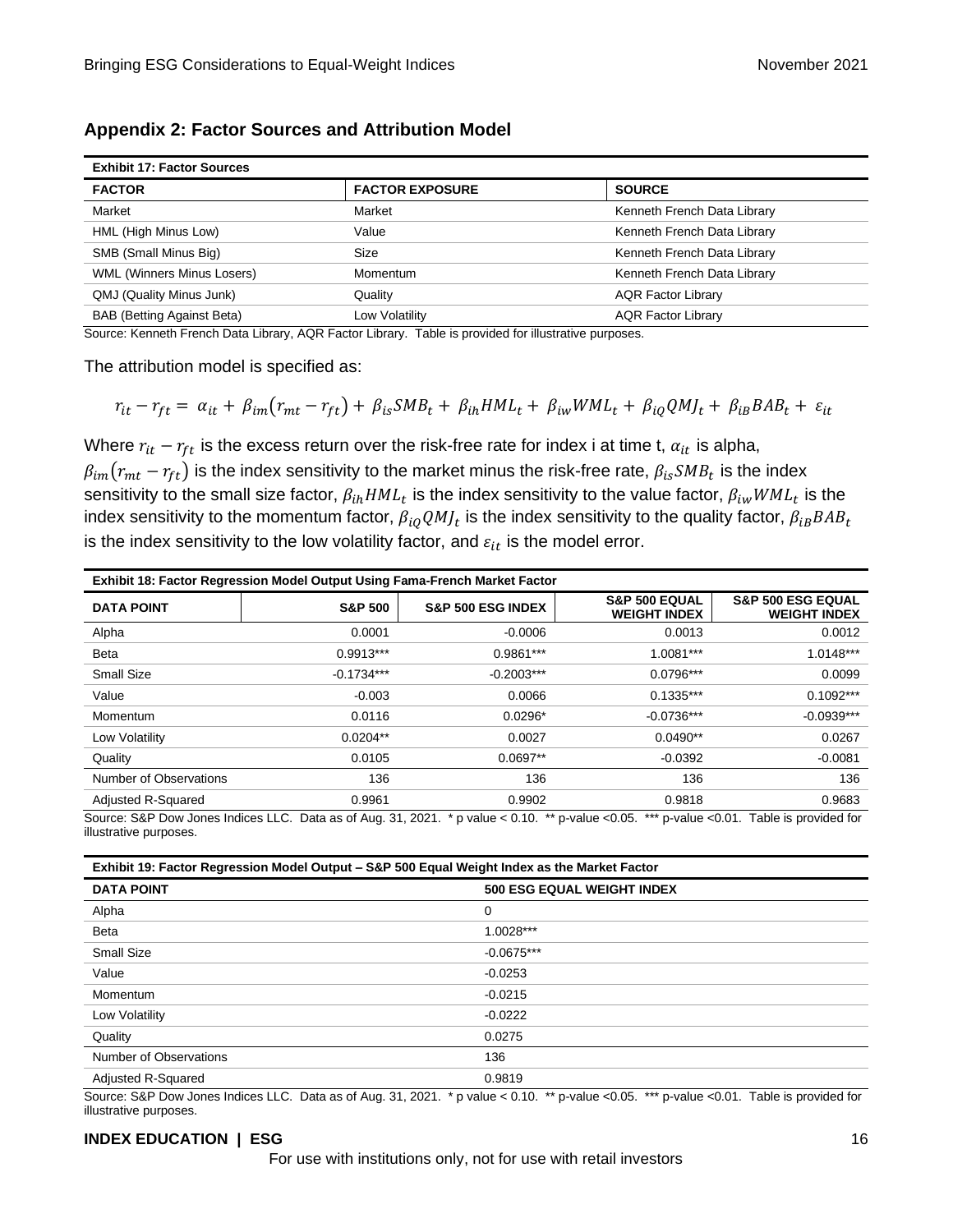### **Appendix 3: S&P 500 ESG Index Construction**

The S&P 500 ESG Index leverages the S&P DJI ESG Scores and is part of our sustainable core index offering. The index is rebalanced on an annual basis, after the close of trading on the last business day of April.<sup>14</sup>

The index methodology was developed with two objectives.

- To maintain similar overall industry group weights as the S&P 500; and
- To avoid companies that are not managing their businesses in line with ESG principles, according to the S&P DJI ESG Scores and other relevant ESG data, while including companies that are doing so.

### **EXCLUSIONS**

Companies are eliminated that:

- Have an S&P DJI ESG Score that is in the bottom 25% of scores within their GICS industry group in the S&P Global LargeMidCap and S&P Global 1200;
- Extract or generate electricity from thermal coal accounting for greater than 5% of their revenue;
- Produce tobacco, derive more than 10% of their revenue from tobacco-related products and services, or hold more than a 25% stake in a company involved in these activities;
- Are involved in controversial weapons;
- Are involved in controversies based on the S&P Global MSA; or
- Have a UNGC score that is in the bottom 5% of scores in the eligible universe.

### CONSTITUENT SELECTION AND WEIGHTING

Once the exclusions are made, the index constituents are selected in the following manner.

- 1. Companies are ranked by their S&P DJI ESG Score.
- 2. Within each GICS industry group, companies are selected from the top down by S&P DJI ESG Score to target 75% of the float-adjusted market capitalization of the original S&P 500 GICS industry group.

The index constituents are then weighted by their float-adjusted market capitalization.

<sup>&</sup>lt;sup>14</sup> Please see the **S&P ESG Index Series Methodology** for more information on the S&P 500 ESG Index.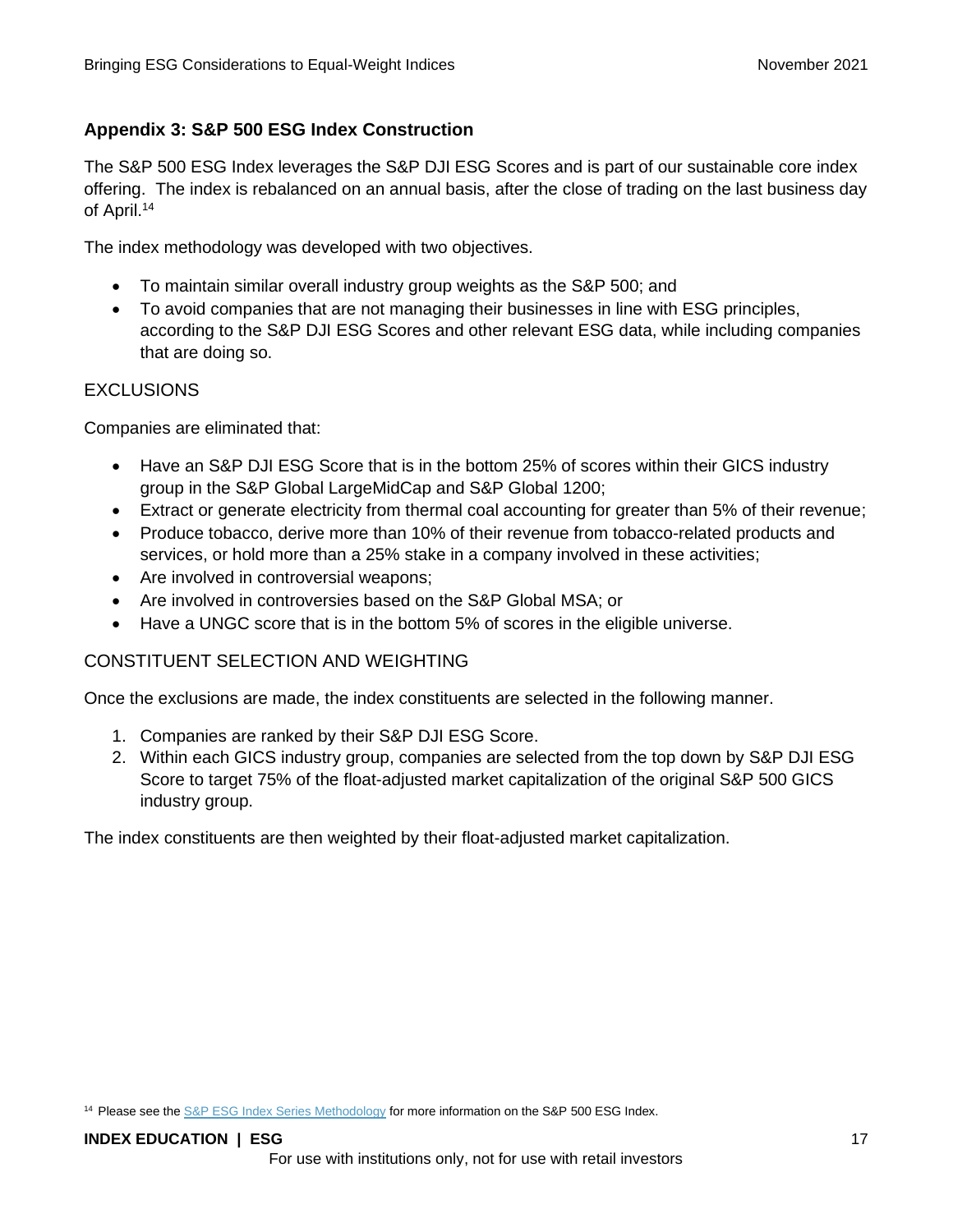### **Exhibit 20: The S&P 500 Index Methodology Summary**

**Objective: To target 75% of the market capitalization within each GICS industry group of the S&P 500, using the S&P DJI ESG Score.**

#### **Step 1:**

Exclude companies involved in thermal coal, tobacco, or controversial weapons, or with a low UNGC score.

#### **Step 2:**

Exclude companies with S&P DJI ESG Scores in the bottom 25% of their GICS industry group globally.

#### **Step 3:**

Within the S&P 500, sort the remaining companies by their S&P DJI ESG Scores within each GICS industry group.

#### **Step 4:**

Starting from the company with the highest S&P DJI ESG Score, select companies for inclusion from the top down, targeting 75% of the GICS industry group.

#### **Step 5:**

Weight companies by float-adjusted market capitalization. 0%

Source: S&P Dow Jones Indices LLC. Chart is provided for illustrative purposes.

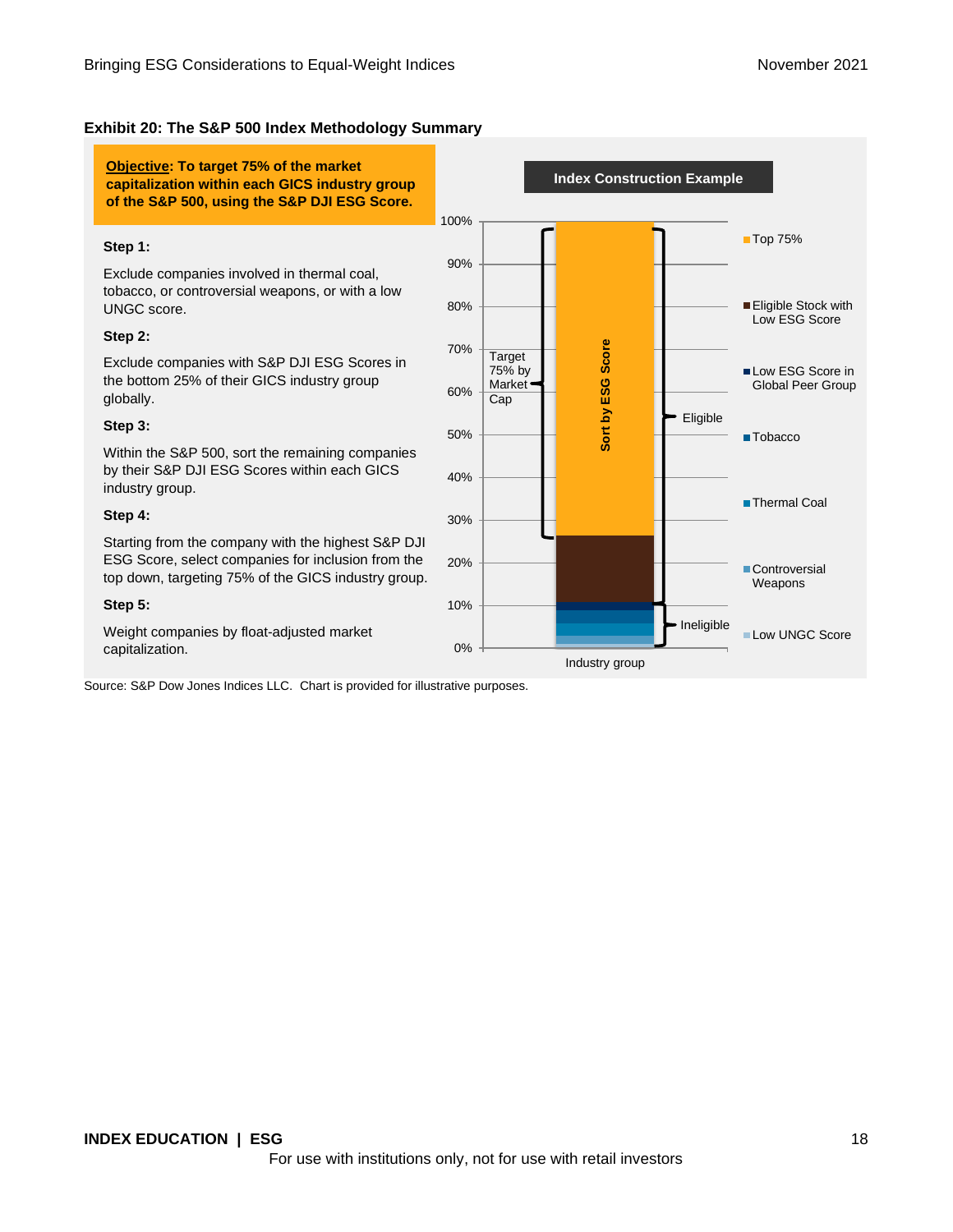### PERFORMANCE DISCLOSURE/BACK-TESTED DATA

The S&P 500 Equal Weight Index was launched January 8, 2003. The S&P 500 Equal Weight ESG Leaders Select Index was launched October 4, 2021. The S&P 500 ESG Index was launched January 28, 2019. All information presented prior to an index's Launch Date is hypothetical (back-tested), not actual performance. The back-test calculations are based on the same methodology that was in effect on the index Launch Date. However, when creating back-tested history for periods of market anomalies or other periods that do not reflect the general current market environment, index methodology rules may be relaxed to capture a large enough universe of securities to simulate the target market the index is designed to measure or strategy the index is designed to capture. For example, market capitalization and liquidity thresholds may be reduced. Complete index methodology details are available a[t www.spglobal.com/spdji.](http://www.spglobal.com/spdji/en?utm_source=pdf_education) Past performance of the Index is not an indication of future results. Back-tested performance reflects application of an index methodology and selection of index constituents with the benefit of hindsight and knowledge of factors that may have positively affected its performance, cannot account for all financial risk that may affect results and may be considered to reflect survivor/look ahead bias. Actual returns may differ significantly from, and be lower than, back-tested returns. Past performance is not an indication or guarantee of future results. Please refer to the methodology for the Index for more details about the index, including the manner in which it is rebalanced, the timing of such rebalancing, criteria for additions and deletions, as well as all index calculations. Back-tested performance is for use with institutions only; not for use with retail investors.

S&P Dow Jones Indices defines various dates to assist our clients in providing transparency. The First Value Date is the first day for which there is a calculated value (either live or back-tested) for a given index. The Base Date is the date at which the index is set to a fixed value for calculation purposes. The Launch Date designates the date when the values of an index are first considered live: index values provided for any date or time period prior to the index's Launch Date are considered back-tested. S&P Dow Jones Indices defines the Launch Date as the date by which the values of an index are known to have been released to the public, for example via the company's public website or its data feed to external parties. For Dow Jones-branded indices introduced prior to May 31, 2013, the Launch Date (which prior to May 31, 2013, was termed "Date of introduction") is set at a date upon which no further changes were permitted to be made to the index methodology, but that may have been prior to the Index's public release date.

Typically, when S&P DJI creates back-tested index data, S&P DJI uses actual historical constituent-level data (e.g., historical price, market capitalization, and corporate action data) in its calculations. As ESG investing is still in early stages of development, certain datapoints used to calculate S&P DJI's ESG indices may not be available for the entire desired period of back-tested history. The same data availability issue could be true for other indices as well. In cases when actual data is not available for all relevant historical periods, S&P DJI may employ a process of using "Backward Data Assumption" (or pulling back) of ESG data for the calculation of back-tested historical performance. "Backward Data Assumption" is a process that applies the earliest actual live data point available for an index constituent company to all prior historical instances in the index performance. For example, Backward Data Assumption inherently assumes that companies currently not involved in a specific business activity (also known as "product involvement") were never involved historically and similarly also assumes that companies currently involved in a specific business activity were involved historically too. The Backward Data Assumption allows the hypothetical back-test to be extended over more historical years than would be feasible using only actual data. For more information on "Backward Data Assumption" please refer to th[e FAQ.](https://www.spglobal.com/spdji/en/education/article/faq-esg-back-testing-backward-data-assumption-overview/?utm_source=pdf_education) The methodology and factsheets of any index that employs backward assumption in the back-tested history will explicitly state so. The methodology will include an Appendix with a table setting forth the specific data points and relevant time period for which backward projected data was used.

Index returns shown do not represent the results of actual trading of investable assets/securities. S&P Dow Jones Indices maintains the index and calculates the index levels and performance shown or discussed but does not manage actual assets. Index returns do not reflect payment of any sales charges or fees an investor may pay to purchase the securities underlying the Index or investment funds that are intended to track the performance of the Index. The imposition of these fees and charges would cause actual and back-tested performance of the securities/fund to be lower than the Index performance shown. As a simple example, if an index returned 10% on a US \$100,000 investment for a 12-month period (or US \$10,000) and an actual asset-based fee of 1.5% was imposed at the end of the period on the investment plus accrued interest (or US \$1,650), the net return would be 8.35% (or US \$8,350) for the year. Over a three-year period, an annual 1.5% fee taken at year end with an assumed 10% return per year would result in a cumulative gross return of 33.10%, a total fee of US \$5,375, and a cumulative net return of 27.2% (or US \$27,200).